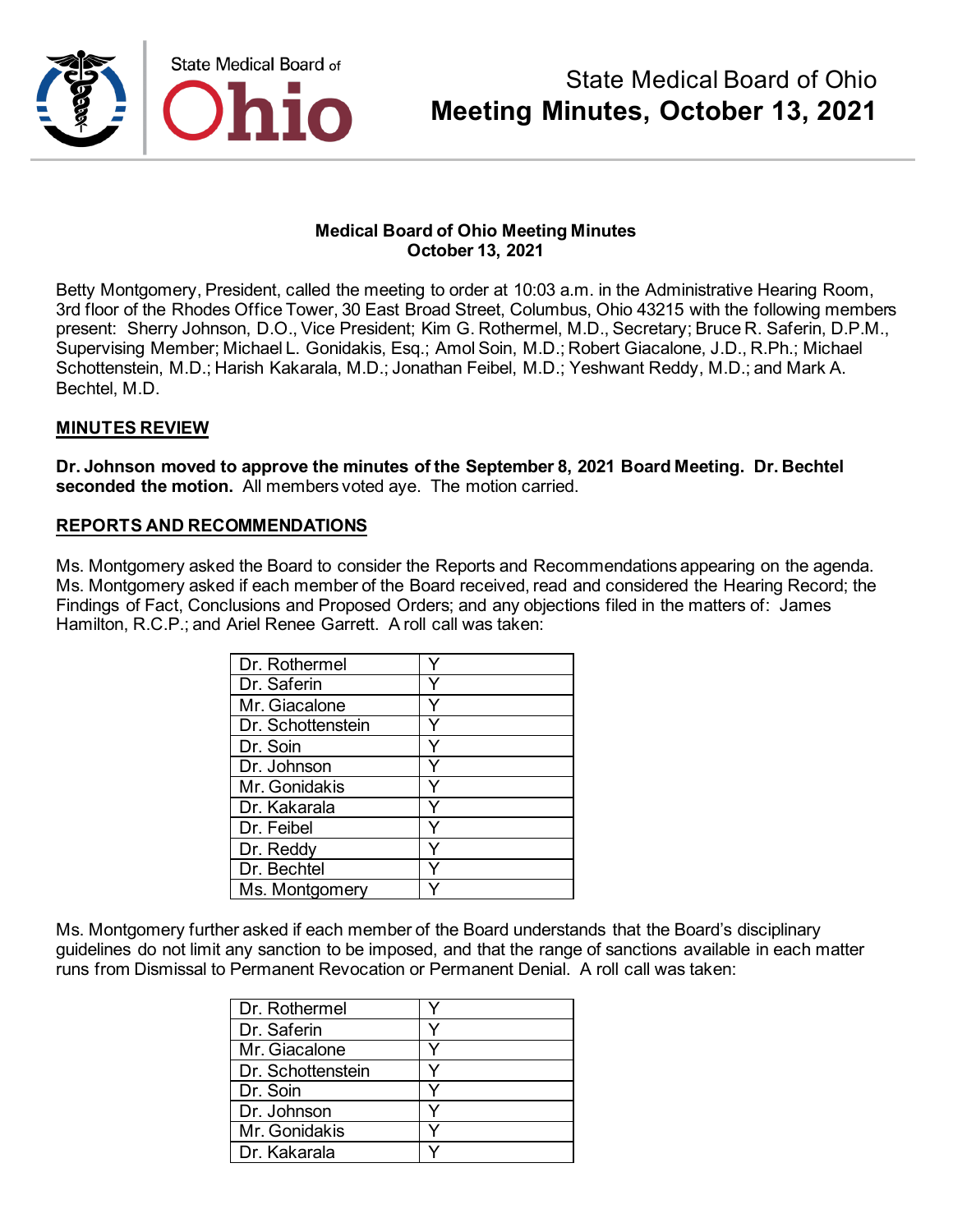| Dr. Feibel     |  |
|----------------|--|
| Dr. Reddy      |  |
| Dr. Bechtel    |  |
| Ms. Montgomery |  |

Ms. Montgomery further asked if each member of the Board understands that in each matter eligible for a fine, the Board's fining guidelines allow for imposition of the range of civil penalties, from no fine to the statutory maximum amount of \$20,000. A roll call was taken:

| Dr. Rothermel     |   |
|-------------------|---|
| Dr. Saferin       |   |
| Mr. Giacalone     |   |
| Dr. Schottenstein |   |
| Dr. Soin          |   |
| Dr. Johnson       | Y |
| Mr. Gonidakis     |   |
| Dr. Kakarala      |   |
| Dr. Feibel        |   |
| Dr. Reddy         | Y |
| Dr. Bechtel       |   |
| Ms. Montgomery    |   |

Ms. Montgomery stated that in accordance with the provision in section 4731.22(F)(2), Ohio Revised Code, specifying that no member of the Board who supervises the investigation of a case shall participate in further adjudication of the case, the Secretary and Supervising Member must abstain from further participation in the adjudication of any disciplinary matters. In the disciplinary matters before the Board today, Dr. Rothermel served as Secretary and Dr. Saferin served as Supervising Member.

During these proceedings, no oral motions were allowed by either party. Respondents and their attorneys not addressing the Board are viewing this video conference meeting remotely and have a number to call in the event of an emergency or procedural concern.

## **James Hamilton, R.C.P.**

Ms. Montgomery directed the Board's attention to the matter of James Hamilton, R.C.P. Objections have been filed and were previously distributed to Board members. Mr. Porter was the Hearing Examiner.

A request to address the Board has been filed on behalf of Mr. Hamilton. Five minutes will be allowed for that address.

Mr. Hamilton was represented by his attorney, Joseph Suhre.

Mr. Suhre stated that Mr. Hamilton could not attending today's Board meeting because he is incarcerated. However, Mr. Hamilton has provided a written statement which Mr. Suhre will read:

Ladies and Gentlemen, honorable members of the State Medical Board of Ohio, I, James Michael Hamilton, thank you for your kind consideration in hearing my statements concerning the status of my Ohio license to practice respiratory care. While I am disappointed that I am unable to be there in person, yet, as my legal counsel will explain, I am grateful to discuss and respond to the findings of the hearing examiner's Report and Recommendations. However, before I continue with my response, I need the Board to first know that I absolutely take responsibility for my behavior and actions during the short period in my life when I was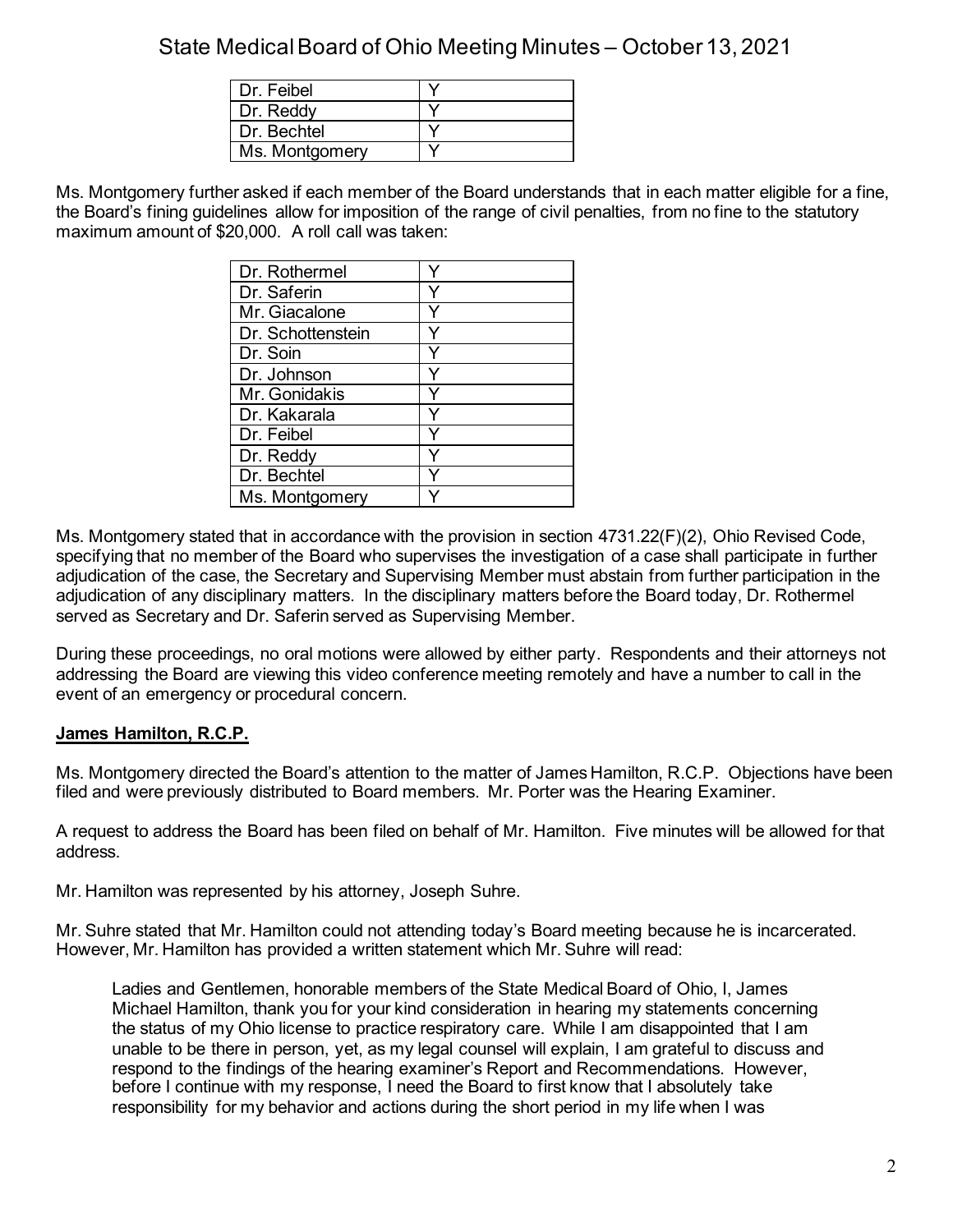charged with a crime. I deeply regret the singular event of poor judgement when I went off the deep end and went too far in my personal investigation.

Since this time beginning in March 2018, my life has turned into a traumatic and horrific ordeal, never to be the same. As I discussed with legal counsel, I was advised that I had committed a serious crime, even though it was not from a place of sexual gratification or perversion. It was at this time that I had to cash in my retirement accounts to pay for repairs necessary to prepare my house to be sold. After several months of repairs, I was able to sell my home of 15 years to pay for my legal fees and prepare to explain myself in court. My days were filled with grief, stress, and uncertainty since I had never been in any sort of trouble in my life, and I awaited charges to be filed against me. This was the beginning of my punishment and losses, as well as the beginning of the examination of how I arrived at this terrible situation. It was not too long before my nightmare was to continue and the reality and severity in my punishment was increased.

In February of 2019 I was formally charged and arrested. After several days in county jail, I was released on bond and placed under pre-trial supervision, a unique hell of its own. From February 2019 to June 2020, one year and four months before my plea agreement, I was placed on home arrest. During this form of incarceration, humiliation, and punishment, I was required to wear a non-removable ankle bracelet for 24 hours a day for GPS monitoring, home inspection, removal of computer and internet access, as well as home confinement from 9:00 a.m. to 5:00 p.m. seven days a week. This form of incarceration and punishment was to continue until the date of my trial. I cannot explain the amount of anguish, grief, stress, embarrassment, and worry this period of 16 months caused to my life, work, and family. This initial punishment affected my physical and mental health, as well as wrecked many relationships with others, both personal and professional.

Also, before I decided to take a plea agreement instead of trial by my peers, I had lost nearly everything in my life. I cashed in my retirement accounts [and] sold my house to pay legal expenses and expert fees, including medical and psychological appointments. Lastly, due to pre-trail guidelines, I was forced to remain local within Kentucky and live in a hotel until the date of my trial. It was at this period that, with the help of my lawyer, family, girlfriend, friends, and church elders that I decided to take a plea agreement on June 3, 2020. It was at this time that I received a 90-month sentence, which I am currently serving at Ashland Federal Correctional Institute, in addition to the previous punishment of pre-trial monitoring and controlled house arrest of 16 months. As well as this 90-month sentence, I was ordered to pay \$5100 in restitution and court fees. This last financial hit in a string of financial drains since the nightmare began in March of '18 left me financially bankrupt.

As of today, I am continuing this punishment every day and it will continue until my release, the earliest in March 2025. My punishment every day consists of being in a horrible place away from my family, my fiancé and friends. Each morning I awake in a 7 ft. by 9 ft. cell with a steel sink/toilet combo, a steel mirror, concrete walls, and a plastic green mattress for a bed. As I look at my spartan surroundings each day, I constantly reflect upon the singular short period of [poor] judgment in my life when I went too far, dug too deep, and broke the rule of law.

For the last several nights before drafting this response, I have stayed awake writing this letter in my head, and each time I found myself mentally balling up the pages because I couldn't find the right words, the right words to convey how profoundly sorrowful and immensely remorseful I am for my behavior and actions every time I reflect back to the brief period of poor judgment in my life. However, through it all, through this continued punishment and retribution, I have strived to make positive changes and seek help for all my shortcomings and flaws.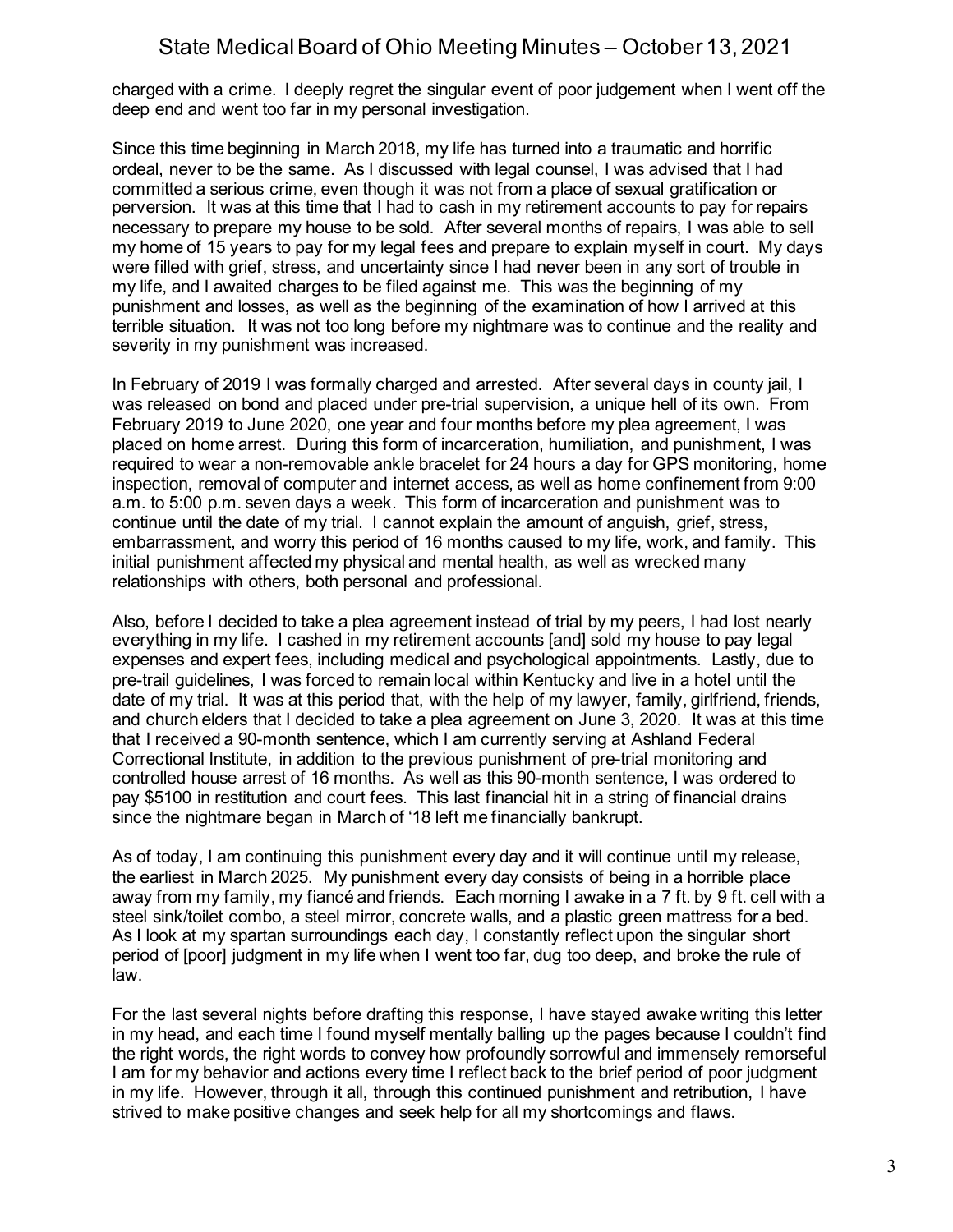Since my personal nightmare began beginning in March 2018, I've spent the past three years seeking help, including medical, psychological, and spiritual health. I began this personal journey immediately after I was investigated and I realized I committed a crime. I asked myself, "However did I get to this point?" I immediately made an appointment with my physician in March of '18.

In conclusion, again, I wish to thank the Medical Board of Ohio for their time and consideration considering the status of my Ohio license. I made a singular mistake during a short period of my life and I deeply regret my behavior and actions. During this time, I committed a crime that was not during the course of practice as a respiratory care professional. I have paid, and am continuing to pay, severe punishment for this lack of sound judgment. I am asking the Board to please consider my exemplary career as a respiratory care professional and realize the severe punishment that has been and continues to be paid.

Ms. Montgomery asked if the Assistant Attorney General wished to respond. Ms. Snyder stated that she wished to respond.

Ms. Snyder stated that Mr. Hamilton got to this point because he had 600 videos and images of child pornography on his computer. Ms. Snyder stated that she will not belabor the facts of this case, but pointed out that Mr. Hamilton pleaded guilty to one count of distribution of child pornography in federal court. In doing so, Mr. Hamilton admitted that he had those 600 images.

Ms. Snyder stated that this Board obviously understands that child pornography is horribly detrimental to the children who are depicted in it. While Mr. Hamilton says he is taking responsibility for it, he is actually not taking responsibility and is instead making excuses. Further, Mr. Hamilton's excuses are unbelievable. Mr. Hamilton is also asking for sympathy because he is living in a cell.

Ms. Snyder stated that Mr. Hamilton has forfeited the ability to practice respiratory care in the State of Ohio. Ms. Snyder supported the hearing examiner's rationale and the Proposed Order to permanently revoke Mr. Hamilton's license.

### **Dr. Johnson moved to approve and confirm the Proposed Findings of Fact, Conclusions of Law, and Proposed Order in the matter of Mr. Hamilton. Mr. Gonidakis seconded the motion.**

Ms. Montgomery stated that she will now entertain discussion in the above matter.

Dr. Schottenstein was incredulous, given the egregious nature of the behavior, that Mr. Hamilton believes that a credible argument could be made that his mitigation outweighs the severity of the offense. Dr. Schottenstein stated that this is as serious an offense as the Board sees, and this society does not tolerate the downloading, viewing, or dissemination of child pornography. Through his actions, Mr. Hamilton made himself a participant in the market for child pornography. In this respect, Mr. Hamilton engaged in conduct that was harmful to children. Dr. Schottenstein found this ironic because the supposed rationalization for Mr. Hamilton's behavior was to help children who were victims of the very behavior in which he was engaging. Every time Mr. Hamilton trafficked in the obscene behavior, he contributed to the ongoing exploitation of the victims, who experienced feelings of trauma and shame. Dr. Schottenstein stated that people are forever rationalizing their bad behavior, and Mr. Hamilton's rationalization for his behavior is not believable or credible.

Dr. Schottenstein continued that the Medical Board does not tolerate this activity in its licensees. Being a respiratory care professional is a position of trust, and Mr. Hamilton violated the right of children to be protected. Dr. Schottenstein stated that the mitigating factors do not adequately make the case for a less severe sanction than the one that has been proposed. Dr. Schottenstein agreed with the Proposed Order to permanently revoke Mr. Hamilton's license.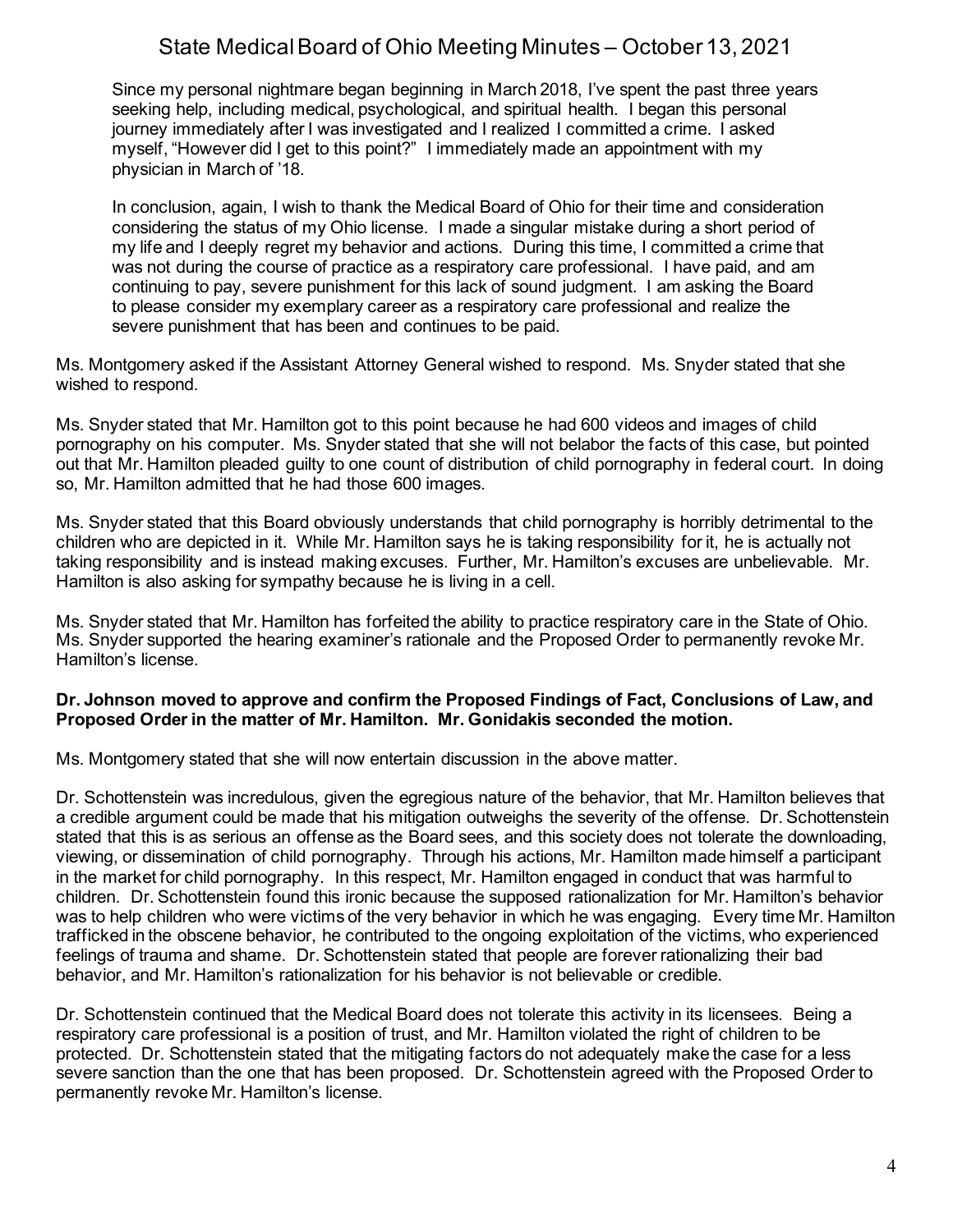Dr. Bechtel agreed with the comments of Dr. Schottenstein and the Assistant Attorney General. The extent to which Mr. Hamilton utilized child pornography was significant, with over 600 images on his computer showing explicit sexual contact with juveniles and minors. Dr. Bechtel agreed that this subjects these children to horrible physical and psychological trauma for life. Mr. Hamilton was actively involved in a peer-to-peer sharing network, and his claims that he was doing so to investigate and somehow remedy the situation by trying to identify adults is just not believable. Mr. Hamilton has had a distinguished career as a respiratory therapist, but his actions are regrettable and permanent revocation of his license is the only option.

Mr. Giacalone stated that as he read this, he felt like he was reading a work of fiction. Mr. Giacalone did not know how anyone could seriously accept Mr. Hamilton's rationale for viewing child pornography. Mr. Hamilton purported to be some sort of savior helping society, but did not see the detrimental effects child pornography has on the children themselves. Mr. Giacalone agreed with the Hearing Examiner, who found Mr. Hamilton's explanation to be far-fetched and wholly unbelievable. Given Mr. Hamilton's rationale and that he does not take ownership of his actions, Mr. Giacalone agreed that Mr. Hamilton should not be practicing.

A vote was taken on Dr. Johnson's motion to approve and confirm:

| Dr. Rothermel     | Abstain |
|-------------------|---------|
| Dr. Saferin       | Abstain |
| Mr. Giacalone     |         |
| Dr. Schottenstein |         |
| Dr. Soin          |         |
| Dr. Johnson       |         |
| Mr. Gonidakis     |         |
| Dr. Kakarala      |         |
| Dr. Feibel        |         |
| Dr. Reddy         |         |
| Dr. Bechtel       |         |
| Ms. Montgomery    |         |

The motion to approve carried.

## **Ariel Renee Garrett**

Ms. Montgomery directed the Board's attention to the matter of Ariel Renee Garrett. Objections have been filed and were previously distributed to Board members. Ms. Lee was the Hearing Examiner.

### **Dr. Johnson moved to approve and confirm the Proposed Findings of Fact, Conclusions, and Order in the matter of Ms. Garrett. Dr. Kakarala seconded the motion.**

Ms. Montgomery stated that she will now entertain discussion in the above matter.

Dr. Schottenstein opined that the remoteness of the offense is a mitigating factor in this case. The last time there was a concern about Ms. Garrett's behavior regarding substance use was in 2015, which implies that it is unlikely that her concerning behavior will recur. Dr. Schottenstein found it additionally mitigating that Ms. Garrett was forthcoming on her application for licensure, testified credibly at her hearing, took responsibility for her actions, and has a history of substance use treatment.

Dr. Schottenstein noted Ms. Garrett's objections that because she has had treatment in the past, she felt it was objectionable to ask her to engage in treatment again. Ms. Garrett indicated that she feels she is being punished by being asked to engage in treatment. Ms. Garrett also noted that the treatment meetings do not work for her and actually triggered her, and felt that the standard treatment recommendations in the Proposed Order would be setting her up for failure. Dr. Schottenstein found it ironic that Ms. Garrett testified clearly on how much benefit she received from her treatment, but is also put off by what seems to Dr. Schottenstein to be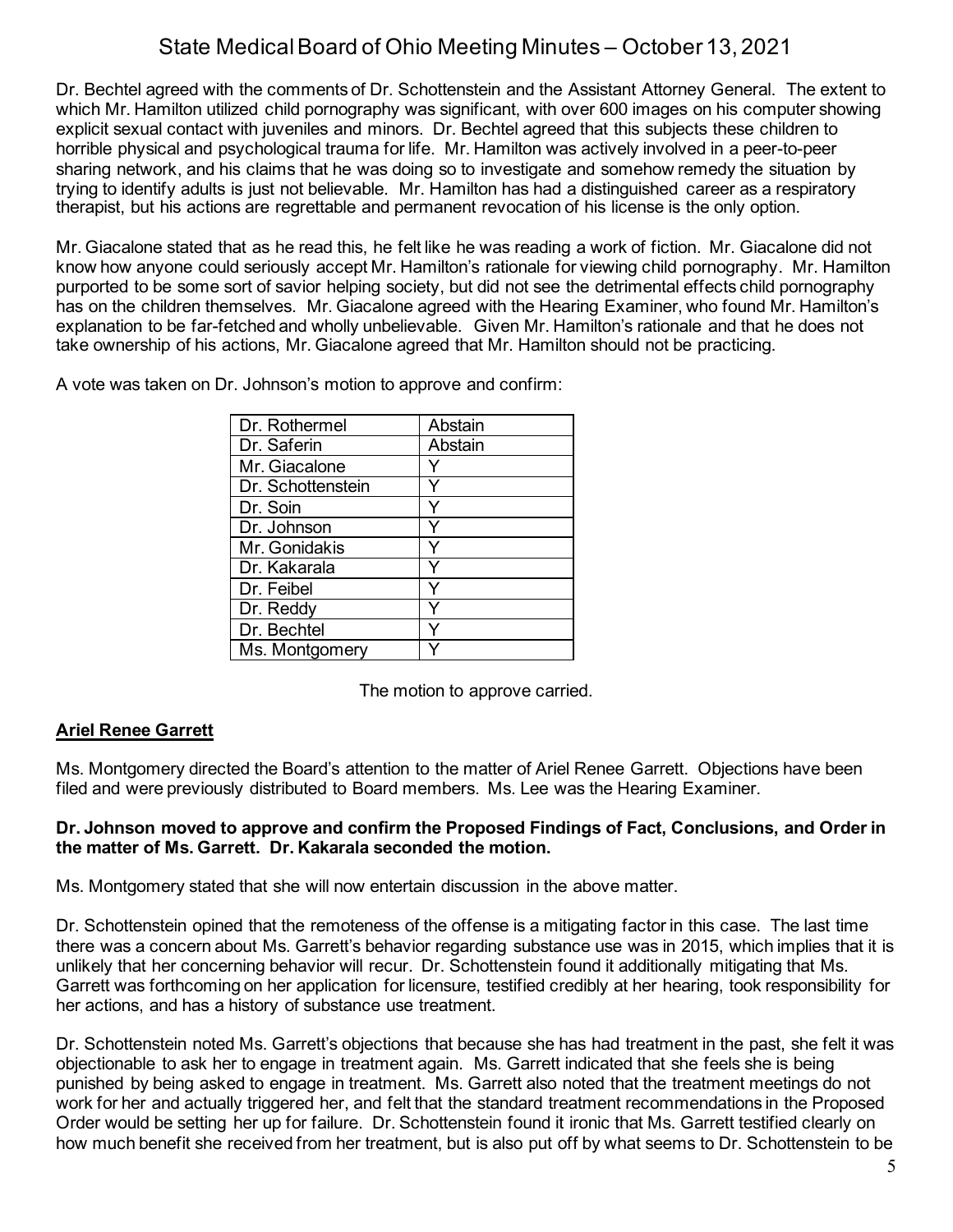a very fair recommendation to engage in treatment and allow the Board to monitor her for a few years, given that she has a history of severe cocaine use disorder.

Dr. Schottenstein stated that having a license is a privilege, and the Board's job is to protect the public. Ms. Garrett's clients would be in a highly vulnerable position, disrobed with no ability to monitor their valuables while in that state. Dr. Schottenstein stated that the Medical Board is a patient protection board, not a licensee protection board, and it errs on the side of protecting patients. Dr. Schottenstein opined that it is fair to grant Ms. Garrett's license application and simultaneously require treatment and monitoring.

Dr. Schottenstein continued that treatment is a resource, not a punishment. Addiction is something to manage in perpetuity with constant vigilance, and long periods of abstinence is not a guarantee of future abstinence. While Ms. Garrett pointed to her father's illness as her initial trigger for substance use, Dr. Schottenstein stated that life is full of stress and it is important to be fortified against that stress. If one finds that meetings and a sponsor are triggering, then one should find another meeting and another sponsor. If all meetings and sponsors are triggering, that is not a reason to avoid meetings. Rather, it is something to process in the context of the meetings. Dr. Schottenstein stated that if Ms. Garrett gets the perspective of the other members of the meeting and works the 12 steps, she will realize that it is not the meetings that are triggering; it is the drug addiction that is triggering, and that implies vulnerability to relapse. Dr. Schottenstein added that an addict stating that their addiction does not need treatment and that meetings make them worse is just denial.

Dr. Schottenstein stated that an addict is much more protected from relapse once they reach the point where they can tolerate a good meeting and the stress of the conversation without being triggered. Dr. Schottenstein supported granting Ms. Garrett's license and the conditions for treatment and monitoring in the Proposed Order.

Ms. Montgomery thanked Dr. Schottenstein for his comments and the reminder of why the meetings and treatment are so important.

| Dr. Rothermel       | Abstain |
|---------------------|---------|
| Dr. Saferin         | Abstain |
| Mr. Giacalone       |         |
| l Dr. Schottenstein |         |
| Dr. Soin            | Y       |
| Dr. Johnson         |         |
| Mr. Gonidakis       | Y       |
| l Dr. Kakarala      | Y       |
| Dr. Feibel          | Y       |
| Dr. Reddy           | ٧       |
| Dr. Bechtel         |         |
| Ms. Montgomery      |         |

A vote was taken on Dr. Johnson's motion to approve and confirm:

The motion to approve carried.

## **PROPOSED FINDINGS AND PROPOSED ORDERS**

Ms. Montgomery stated that in the following matters, the Board issued Notices of Opportunity for Hearing. No timely requests for hearing was received. These matters were reviewed by a Hearing Examiner, who prepared Proposed Findings and Proposed Orders, and they are now before the Board for final disposition. These matters are disciplinary in nature, and therefore the Secretary and Supervising Member cannot vote. In these matters, Dr. Rothermel served as Secretary and Dr. Saferin served as Supervising Member.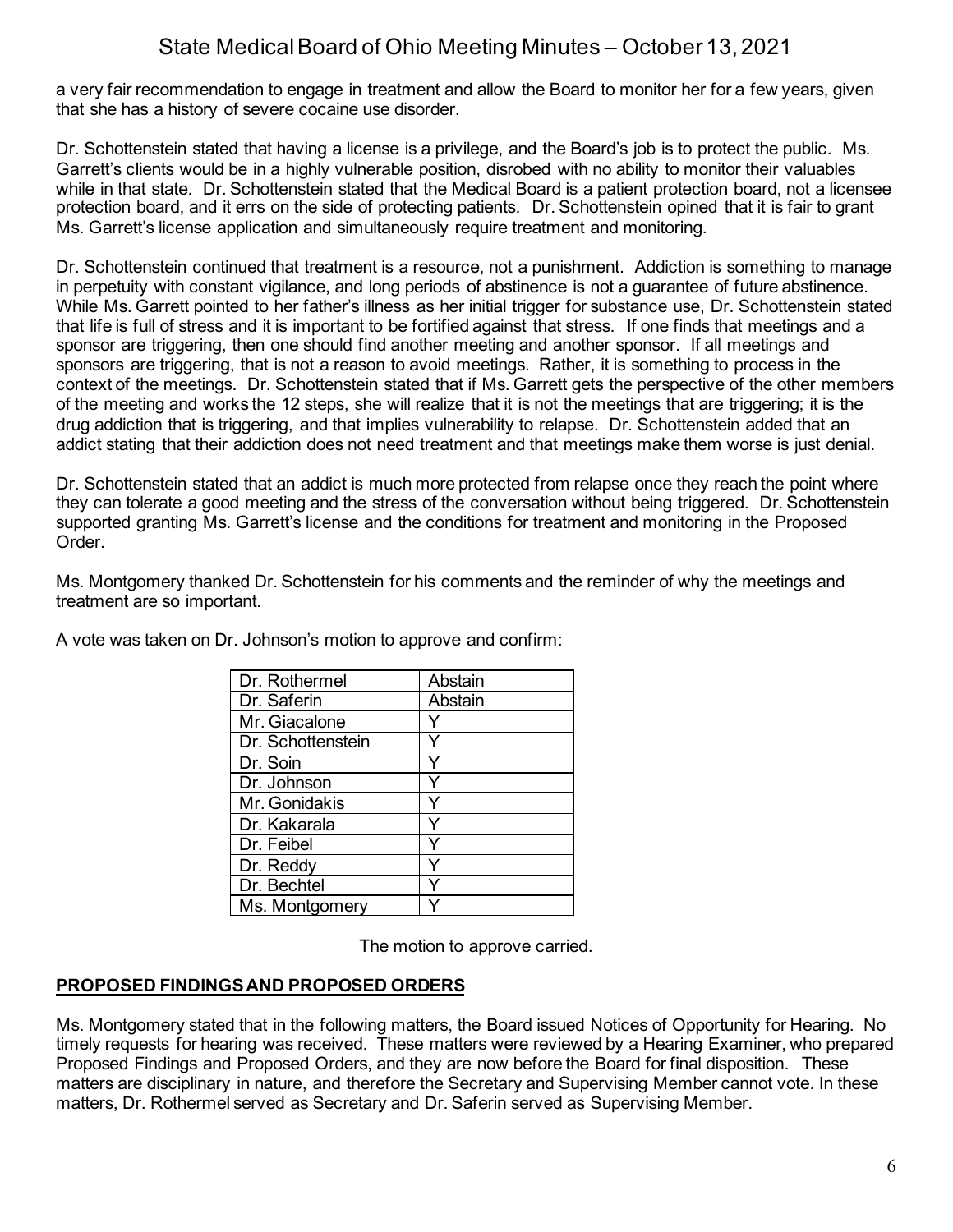# **Nikki Adams, L.M.T.**

**Dr. Bechtel moved to find that the allegations as set forth in the March 10, 2021 Notice of Opportunity for Hearing in the matter of Ms. Adams have been proven to be true by a preponderance of the evidence and to adopt Ms. Lee's Proposed Findings and Proposed Order. Dr. Johnson seconded the motion.**

Ms. Montgomery stated that she will now entertain discussion in the above matter. No Board member offered discussion in this matter.

A vote was taken on Dr. Bechtel's motion:

| Dr. Rothermel     | Abstain |
|-------------------|---------|
| Dr. Saferin       | Abstain |
| Mr. Giacalone     |         |
| Dr. Schottenstein |         |
| Dr. Soin          |         |
| Dr. Johnson       |         |
| Mr. Gonidakis     |         |
| Dr. Kakarala      |         |
| Dr. Feibel        | Y       |
| Dr. Reddy         |         |
| Dr. Bechtel       |         |
| Ms. Montgomery    |         |

The motion carried.

## **Kaytlin D. Berger, L.M.T.**

**Dr. Reddy moved to find that the allegations as set forth in the May 12, 2021 Notice of Opportunity for Hearing in the matter of Ms. Berger have been proven to be true by a preponderance of the evidence and to adopt Ms. Lee's Proposed Findings and Proposed Order. Dr. Kakarala seconded the motion.**

Ms. Montgomery stated that she will now entertain discussion in the above matter. No Board member offered discussion in this matter.

A vote was taken on Dr. Reddy's motion:

| Dr. Rothermel     | Abstain |
|-------------------|---------|
| Dr. Saferin       | Abstain |
| Mr. Giacalone     |         |
| Dr. Schottenstein |         |
| Dr. Soin          |         |
| Dr. Johnson       |         |
| Mr. Gonidakis     |         |
| Dr. Kakarala      |         |
| Dr. Feibel        |         |
| Dr. Reddy         |         |
| Dr. Bechtel       |         |
| Ms. Montgomery    |         |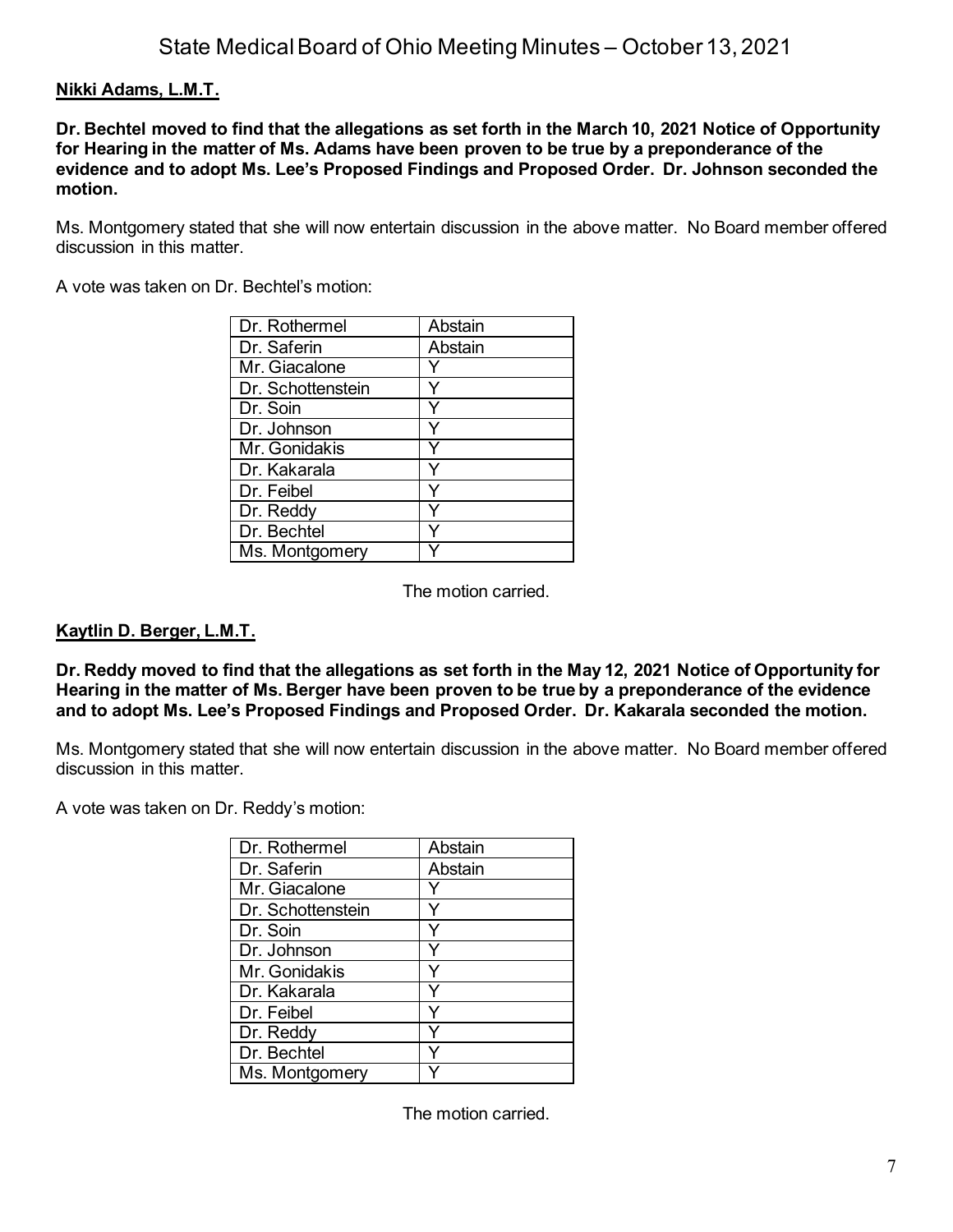# **Nathaniel Wentworth Chase, D.O.**

**Dr. Johnson moved to find that the allegations as set forth in the May 12, 2021 Notice of Opportunity for Hearing in the matter of Dr. Chase have been proven to be true by a preponderance of the evidence and to adopt Ms. Lee's Proposed Findings and Proposed Order. Dr. Reddy seconded the motion.**

Ms. Montgomery stated that she will now entertain discussion in the above matter. No Board member offered discussion in this matter.

A vote was taken on Dr. Johnson's motion:

| Dr. Rothermel     | Abstain |
|-------------------|---------|
| Dr. Saferin       | Abstain |
| Mr. Giacalone     |         |
| Dr. Schottenstein |         |
| Dr. Soin          | ٧       |
| Dr. Johnson       |         |
| Mr. Gonidakis     | Y       |
| Dr. Kakarala      |         |
| Dr. Feibel        |         |
| Dr. Reddy         |         |
| Dr. Bechtel       |         |
| Ms. Montgomery    |         |

The motion carried.

### **Brett Cook**

**Dr. Johnson moved to find that the allegations as set forth in the January 13, 2021 Notice of Opportunity for Hearing in the matter of Mr. Cook have been proven to be true by a preponderance of the evidence and to adopt Ms. Lee's Proposed Findings and Proposed Order. Dr. Bechtel seconded the motion.**

Ms. Montgomery stated that she will now entertain discussion in the above matter. No Board member offered discussion in this matter.

A vote was taken on Dr. Johnson's motion:

| Dr. Rothermel     | Abstain |
|-------------------|---------|
| Dr. Saferin       | Abstain |
| Mr. Giacalone     |         |
| Dr. Schottenstein |         |
| Dr. Soin          |         |
| Dr. Johnson       |         |
| Mr. Gonidakis     |         |
| Dr. Kakarala      |         |
| Dr. Feibel        |         |
| Dr. Reddy         |         |
| Dr. Bechtel       |         |
| Ms. Montgomery    |         |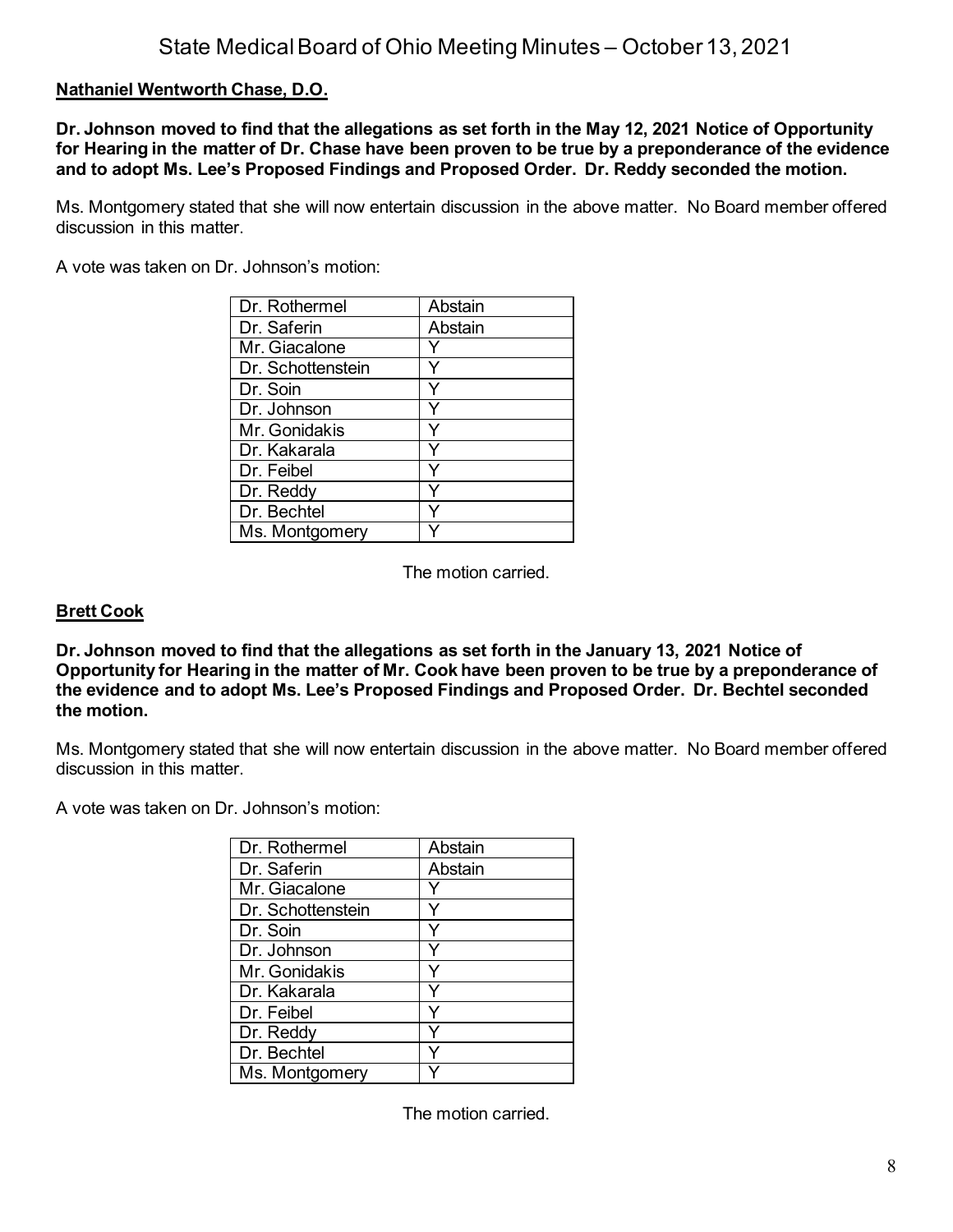# **Fitzgerald Hudson, M.D.**

**Dr. Reddy moved to find that the allegations as set forth in the October 14, 2020 Notice of Opportunity for Hearing in the matter of Dr. Hudson have been proven to be true by a preponderance of the evidence and to adopt Ms. Shamansky's Proposed Findings and Proposed Order. Dr. Bechtel seconded the motion.**

Ms. Montgomery stated that she will now entertain discussion in the above matter. No Board member offered discussion in this matter.

A vote was taken on Dr. Reddy's motion:

| Dr. Rothermel     | Abstain |
|-------------------|---------|
| Dr. Saferin       | Abstain |
| Mr. Giacalone     |         |
| Dr. Schottenstein |         |
| Dr. Soin          |         |
| Dr. Johnson       |         |
| Mr. Gonidakis     |         |
| Dr. Kakarala      |         |
| Dr. Feibel        | ٧       |
| Dr. Reddy         |         |
| Dr. Bechtel       |         |
| Ms. Montgomery    |         |

The motion carried.

### **Shelley B. Kent, R.C.P.**

**Dr. Johnson moved to find that the allegations as set forth in the June 9, 2021 Notice of Opportunity for Hearing in the matter of Ms. Kent have been proven to be true by a preponderance of the evidence and to adopt Ms. Lee's Proposed Findings and Proposed Order. Dr. Bechtel seconded the motion.**

Ms. Montgomery stated that she will now entertain discussion in the above matter. No Board member offered discussion in this matter.

A vote was taken on Dr. Johnson's motion:

| Dr. Rothermel     | Abstain |
|-------------------|---------|
| Dr. Saferin       | Abstain |
| Mr. Giacalone     |         |
| Dr. Schottenstein |         |
| Dr. Soin          |         |
| Dr. Johnson       |         |
| Mr. Gonidakis     |         |
| Dr. Kakarala      |         |
| Dr. Feibel        | ∿       |
| Dr. Reddy         |         |
| Dr. Bechtel       |         |
| Ms. Montgomery    |         |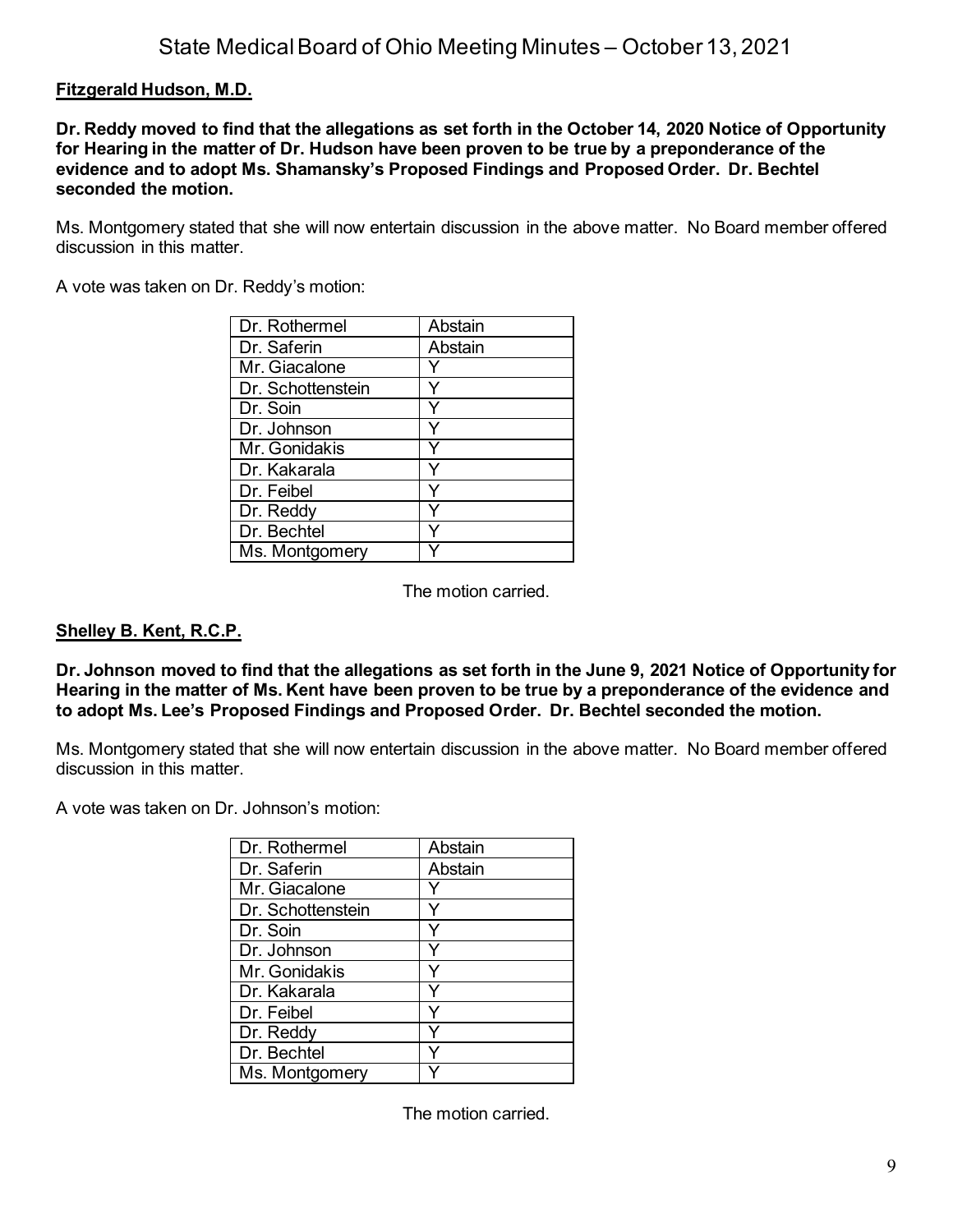## **James Kuhn, P.A.**

**Dr. Bechtel moved to find that the allegations as set forth in the April 14, 2021 Notice of Opportunity for Hearing in the matter of Mr. Kuhn have been proven to be true by a preponderance of the evidence and to adopt Ms. Shamansky's Proposed Findings and Proposed Order. Dr. Reddy seconded the motion.**

Ms. Montgomery stated that she will now entertain discussion in the above matter. No Board member offered discussion in this matter.

A vote was taken on Dr. Bechtel's motion:

| Dr. Rothermel     | Abstain |
|-------------------|---------|
| Dr. Saferin       | Abstain |
| Mr. Giacalone     |         |
| Dr. Schottenstein |         |
| Dr. Soin          |         |
| Dr. Johnson       |         |
| Mr. Gonidakis     |         |
| Dr. Kakarala      |         |
| Dr. Feibel        |         |
| Dr. Reddy         |         |
| Dr. Bechtel       | Y       |
| Ms. Montgomery    |         |

The motion carried.

### **Xavier Martinez, M.D.**

**Dr. Reddy moved to find that the allegations as set forth in the March 10, 2021 Notice of Opportunity for Hearing in the matter of Dr. Martinez have been proven to be true by a preponderance of the evidence and to adopt Ms. Shamansky's Proposed Findings and Proposed Order. Dr. Feibel seconded the motion.**

Ms. Montgomery stated that she will now entertain discussion in the above matter. No Board member offered discussion in this matter.

A vote was taken on Dr. Reddy's motion:

| Dr. Rothermel     | Abstain |
|-------------------|---------|
| Dr. Saferin       | Abstain |
| Mr. Giacalone     |         |
| Dr. Schottenstein |         |
| Dr. Soin          |         |
| Dr. Johnson       |         |
| Mr. Gonidakis     |         |
| Dr. Kakarala      |         |
| Dr. Feibel        |         |
| Dr. Reddy         |         |
| Dr. Bechtel       |         |
| Ms. Montgomery    |         |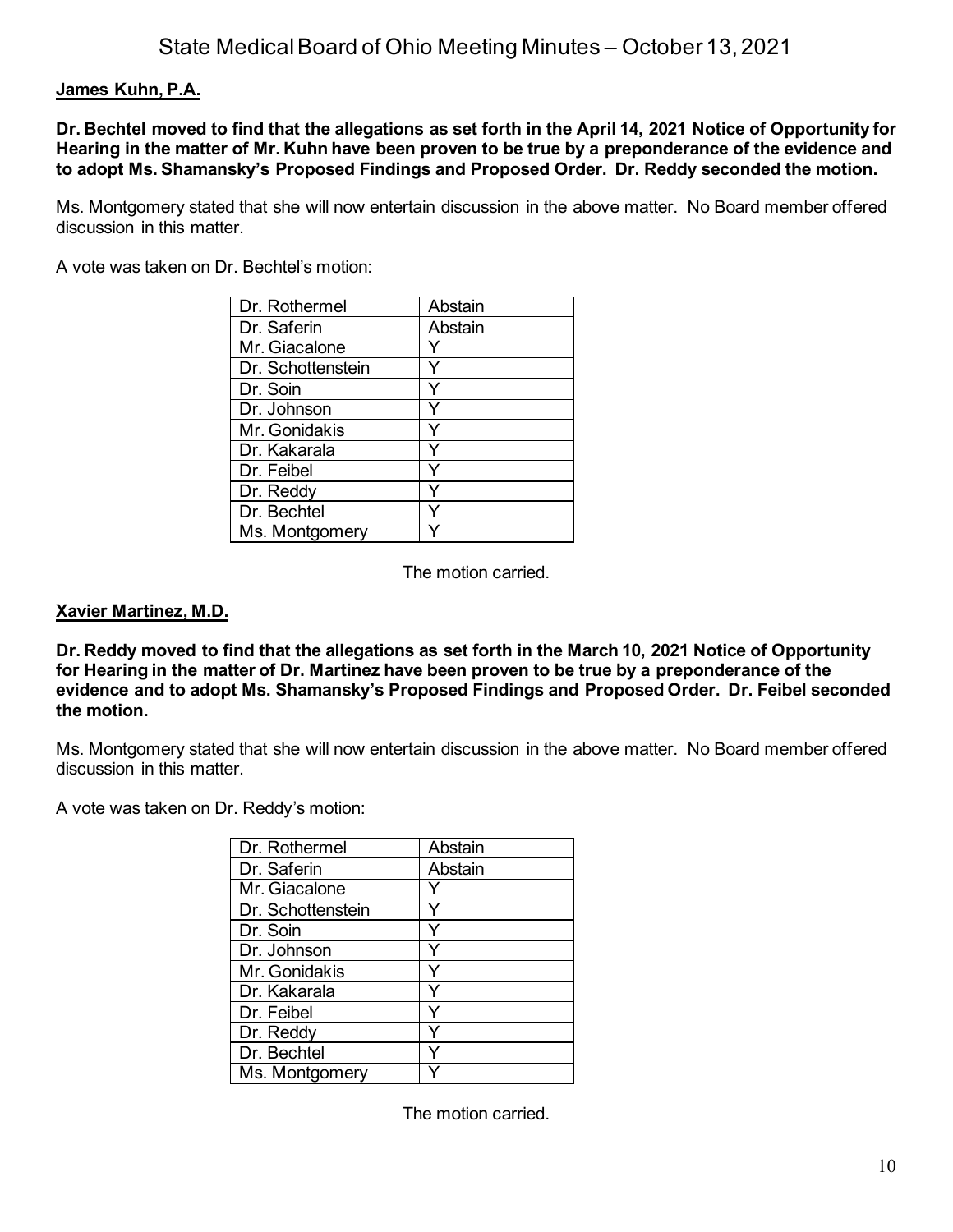# **Ronica Ann Neuhoff, M.D.**

**Dr. Johnson moved to find that the allegations as set forth in the January 13, 2021 Notice of Opportunity for Hearing in the matter of Dr. Neuhoff have been proven to be true by a preponderance of the evidence and to adopt Ms. Lee's Proposed Findings and Proposed Order. Dr. Reddy seconded the motion.**

Ms. Montgomery stated that she will now entertain discussion in the above matter. No Board member offered discussion in this matter.

A vote was taken on Dr. Johnson's motion:

| Dr. Rothermel     | Abstain |
|-------------------|---------|
| Dr. Saferin       | Abstain |
| Mr. Giacalone     |         |
| Dr. Schottenstein |         |
| Dr. Soin          |         |
| Dr. Johnson       |         |
| Mr. Gonidakis     |         |
| Dr. Kakarala      | Y       |
| Dr. Feibel        | Y       |
| Dr. Reddy         | ٧       |
| Dr. Bechtel       |         |
| Ms. Montgomery    |         |

The motion carried.

### **Steven Richardson, P.A.**

**Dr. Reddy moved to find that the allegations as set forth in the April 14, 2021 Notice of Opportunity for Hearing in the matter of Mr. Richardson have been proven to be true by a preponderance of the evidence and to adopt Ms. Shamansky's Proposed Findings and Proposed Order. Dr. Bechtel seconded the motion.**

Ms. Montgomery stated that she will now entertain discussion in the above matter. No Board member offered discussion in this matter.

A vote was taken on Dr. Reddy's motion:

| Dr. Rothermel     | Abstain |
|-------------------|---------|
| Dr. Saferin       | Abstain |
| Mr. Giacalone     |         |
| Dr. Schottenstein |         |
| Dr. Soin          |         |
| Dr. Johnson       |         |
| Mr. Gonidakis     |         |
| Dr. Kakarala      |         |
| Dr. Feibel        | ∨       |
| Dr. Reddy         |         |
| Dr. Bechtel       |         |
| Ms. Montgomery    |         |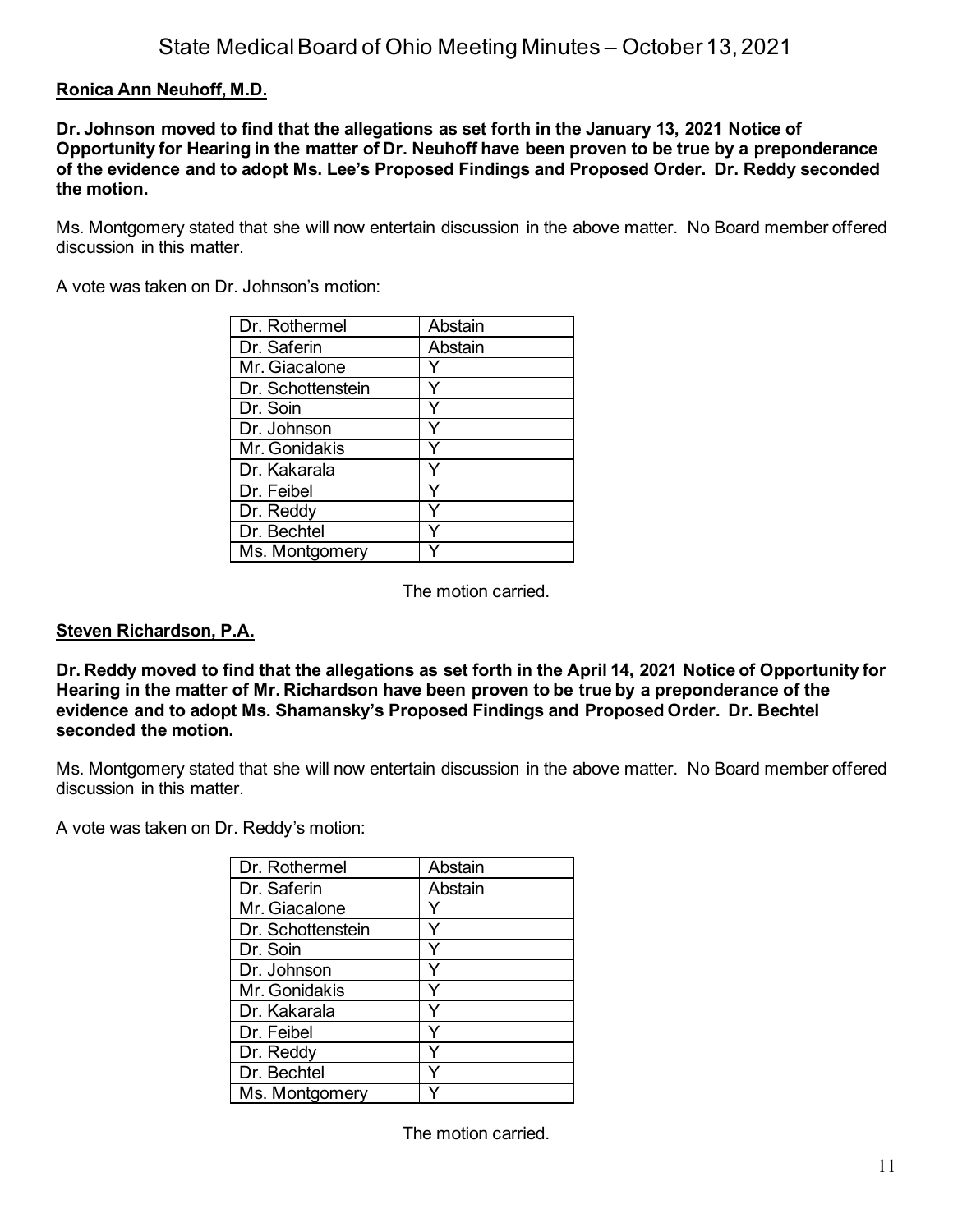# **FINDINGS, ORDERS, AND JOURNAL ENTRIES**

Ms. Montgomery stated that in the following matters, the Board issued Notices of Opportunity for Hearing, and documentation of Service was received for each. There were no timely requests for hearing filed, and more than 30 days have elapsed since the mailing of the Notices. These matters are therefore before the Board for final disposition. These matters are non-disciplinary in nature, and therefore all Board members may vote.

## **Lora N. Haskin, M.T.**

Ms. Montgomery stated that on August 11, 2021, the Board authorized issuance of a Notice of Opportunity for Hearing to Lora N. Haskin, M.T., informing her that the State Medical Board of Ohio proposed to approve her application for restoration of her license to practice massage therapy, provided that she take and pass the Massage and Bodywork Licensing Examination (MBLEx) due to the fact that Ms. Haskin has not engaged in the active practice of massage therapy for more than two years.

**Dr. Johnson moved to find that the facts set forth in the August 11, 2021 Notice of Opportunity for Hearing have been proven to be true by a preponderance of the evidence, and that the Board enter an Order, effective immediately upon mailing, approving Ms. Haskin's application for restoration, provided that she takes and passes the MBLEx within six months of the date of mailing of this order. Dr. Reddy seconded the motion.** A vote was taken:

| Dr. Rothermel     |  |
|-------------------|--|
| Dr. Saferin       |  |
| Mr. Giacalone     |  |
| Dr. Schottenstein |  |
| Dr. Soin          |  |
| Dr. Johnson       |  |
| Mr. Gonidakis     |  |
| Dr. Kakarala      |  |
| Dr. Feibel        |  |
| Dr. Reddy         |  |
| Dr. Bechtel       |  |
| Ms. Montgomery    |  |

The motion carried.

## **Katherine Schaffer**

Ms. Montgomery stated that on August 11, 2021, the Board authorized issuance of a Notice of Opportunity for Hearing to Katherine Schaffer informing her that the State Medical Board of Ohio proposed to deny her application for a license to practice massage therapy because she does not hold a diploma or certificate from a school, college or institution in another state or jurisdiction that meets the Board's required course of instruction, and has not held a current license, registration or certificate of good standing for massage therapy in another state for at least the preceding five years.

**Dr. Saferin moved to find that the facts set forth in the July 14, 2021 Notice of Opportunity for Hearing have been proven to be true by a preponderance of the evidence, and that the Board enter an Order, effective immediately upon mailing, denying Ms. Shaffer's application for a license to practice massage therapy in the State of Ohio. Dr. Bechtel seconded the motion.** A vote was taken:

| l Dr Rothermel |  |
|----------------|--|
| Dr. Saferin    |  |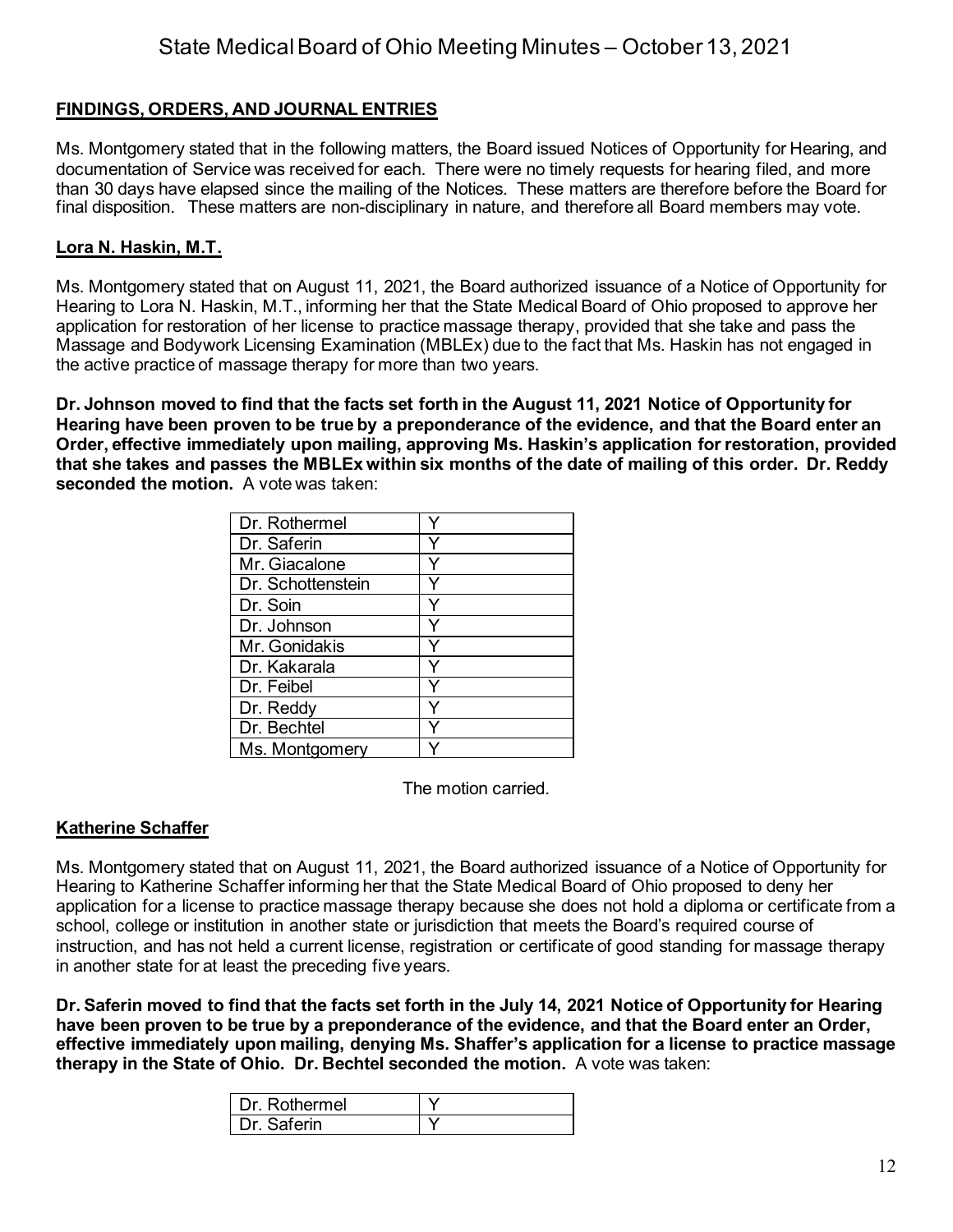| Mr. Giacalone     |  |
|-------------------|--|
| Dr. Schottenstein |  |
| Dr. Soin          |  |
| Dr. Johnson       |  |
| Mr. Gonidakis     |  |
| Dr. Kakarala      |  |
| Dr. Feibel        |  |
| Dr. Reddy         |  |
| Dr. Bechtel       |  |
| Ms. Montgomery    |  |

The motion carried.

# **Mary Jo Schroeder, R.C.P.**

Ms. Montgomery stated that on August 11, 2021, the Board authorized issuance of a Notice of Opportunity for Hearing to Mary Jo Schroder, R.C.P., informing her that the State Medical Board of Ohio proposed to approve her application for restoration of her license to practice as a respiratory care professional, provided that she take and pass the Clinical Simulation Examination (CSE) administered by the National Board for Respiratory Care, because she has not been engaged in the active practice of respiratory care for more than two years.

**Dr. Reddy moved to find that the facts set forth in the August 11, 2021 Notice of Opportunity for Hearing have been proven to be true by a preponderance of the evidence, and that the Board enter an Order, effective immediately upon mailing, approving Ms. Schroeder's application, provided that she takes and passes the CSE within six months of the date of mailing of the Notice of Opportunity for a Hearing. Dr. Bechtel seconded the motion.** A vote was taken:

| Dr. Rothermel     |  |
|-------------------|--|
| Dr. Saferin       |  |
| Mr. Giacalone     |  |
| Dr. Schottenstein |  |
| Dr. Soin          |  |
| Dr. Johnson       |  |
| Mr. Gonidakis     |  |
| Dr. Kakarala      |  |
| Dr. Feibel        |  |
| Dr. Reddy         |  |
| Dr. Bechtel       |  |
| Ms. Montgomery    |  |

The motion carried.

## **Rhonda L. Yelton**

Ms. Montgomery stated that on July 14, 2021, the Board authorized issuance of a Notice of Opportunity for Hearing to Rhonda L. Yelton informing her that the State Medical Board of Ohio proposed to deny her application for a license to practice massage therapy because she has not taken and passed an examination acceptable to the Board, to wit: the Massage and Bodywork Licensing Examination (MBLEx).

**Dr. Saferin moved to find that the facts set forth in the July 14, 2021 Notice of Opportunity for Hearing have been proven to be true by a preponderance of the evidence, and that the Board enter an Order, effective immediately upon mailing, denying Ms. Yelton's application for a license to practice massage therapy in the State of Ohio. Dr. Bechtel seconded the motion.** A vote was taken: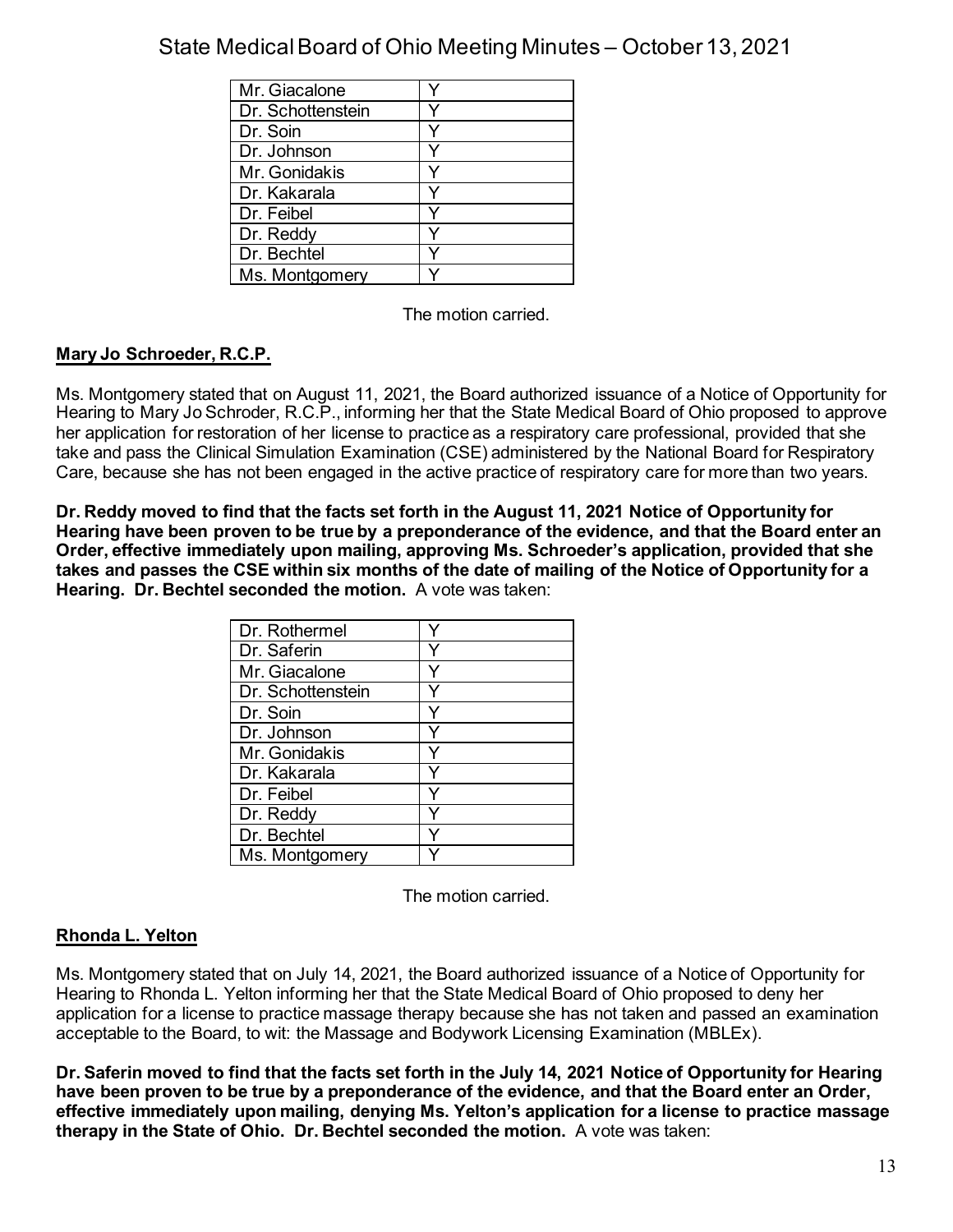| Dr. Rothermel     |  |
|-------------------|--|
|                   |  |
| Dr. Saferin       |  |
| Mr. Giacalone     |  |
| Dr. Schottenstein |  |
| Dr. Soin          |  |
| Dr. Johnson       |  |
| Mr. Gonidakis     |  |
| Dr. Kakarala      |  |
| Dr. Feibel        |  |
| Dr. Reddy         |  |
| Dr. Bechtel       |  |
| Ms. Montgomery    |  |

The motion carried.

# **Gloria Carter**

Ms. Montgomery stated that on July 14, 2021, the Board authorized issuance of a Notice of Opportunity for Hearing to Gloria Carter informing her that the State Medical Board of Ohio proposed to deny her application for a license to practice respiratory care, because she has not successfully passed an examination approved by the Board. The Board requires respiratory care professional applicants to provide documentation that they have successfully completed both portions of the Registered Respiratory Therapist (R.R.T) examination administered by the National Board for Respiratory Care, Inc. The R.R.T. consists of the Therapist Multiple Choice (T.M.C.) examination and the Clinical Simulation Examination (C.S.E.). Ms. Carter has not provided documentation that she has completed the required C.S.E. to obtain R.R.T. certification.

**Dr. Saferin moved to find that the facts set forth in the July 14, 2021 Notice of Opportunity for Hearing have been proven to be true by a preponderance of the evidence, and that the Board enter an Order, effective immediately upon mailing, denying Ms. Carter's application for a license to practice respiratory care in the State of Ohio. Dr. Bechtel seconded the motion.** A vote was taken:

| Dr. Rothermel     |  |
|-------------------|--|
| Dr. Saferin       |  |
| Mr. Giacalone     |  |
| Dr. Schottenstein |  |
| Dr. Soin          |  |
| Dr. Johnson       |  |
| Mr. Gonidakis     |  |
| Dr. Kakarala      |  |
| Dr. Feibel        |  |
| Dr. Reddy         |  |
| Dr. Bechtel       |  |
| Ms. Montgomery    |  |

The motion carried.

## **EXECUTIVE SESSION**

**Dr. Reddy moved to go into Executive Session to confer with the Medical Board's attorneys on matters of pending or imminent court action; and for the purpose of deliberating on proposed consent agreements in the exercise of the Medical Board's quasi-judicial capacity; and to consider the**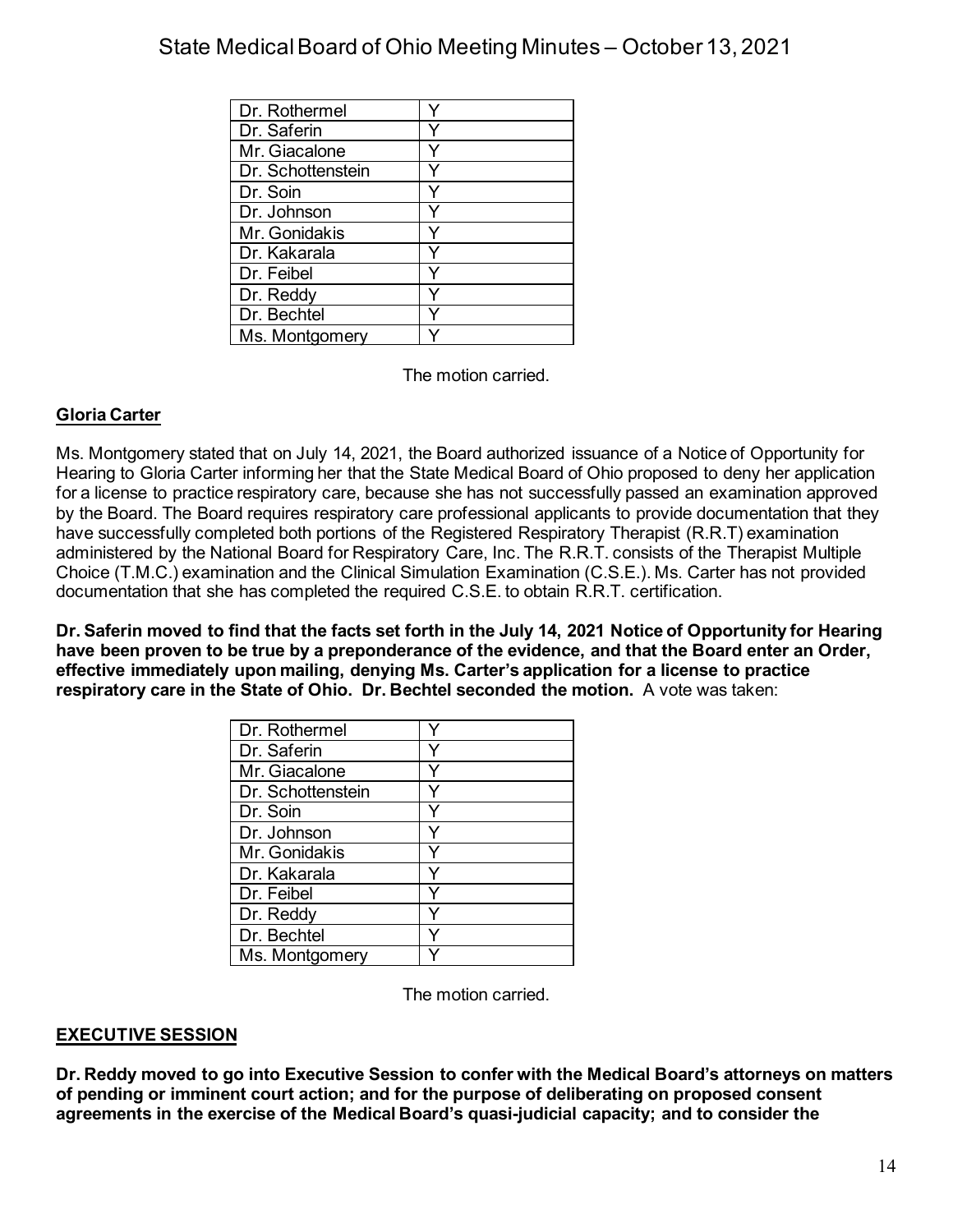**appointment, employment, dismissal, discipline, promotion, demotion, or compensation of a public employee or official. Dr. Saferin seconded the motion.** A vote was taken:

| Dr. Rothermel     |  |
|-------------------|--|
| Dr. Saferin       |  |
| Mr. Giacalone     |  |
| Dr. Schottenstein |  |
| Dr. Soin          |  |
| Dr. Johnson       |  |
| Mr. Gonidakis     |  |
| Dr. Kakarala      |  |
| Dr. Feibel        |  |
| Dr. Reddy         |  |
| Dr. Bechtel       |  |
| Ms. Montgomery    |  |

The motion carried.

The Board went into Executive Session at 10:50 a.m. and returned to public session at 12:16 p.m.

## **SETTLEMENT AGREEMENTS**

#### **Robert J. Keating, M.D.**

**Dr. Johnson moved to ratify the proposed Consent Agreement with Dr. Keating. Dr. Bechtel seconded the motion.** A vote was taken:

| Dr. Rothermel     | Abstain |
|-------------------|---------|
| Dr. Saferin       | Abstain |
| Mr. Giacalone     |         |
| Dr. Schottenstein |         |
| Dr. Soin          |         |
| Dr. Johnson       |         |
| Mr. Gonidakis     |         |
| Dr. Kakarala      |         |
| Dr. Feibel        |         |
| Dr. Reddy         |         |
| Dr. Bechtel       |         |
| Ms. Montgomery    |         |

The motion carried.

### **Don K. Snyder, M.D.**

**Dr. Johnson moved to ratify the proposed Permanent Retirement/Surrender with Dr. Snyder. Dr. Reddy seconded the motion.** A vote was taken:

| Dr. Rothermel     | Abstain |
|-------------------|---------|
| Dr. Saferin       | Abstain |
| Mr. Giacalone     |         |
| Dr. Schottenstein |         |
| Dr. Soin          |         |
| Dr. Johnson       |         |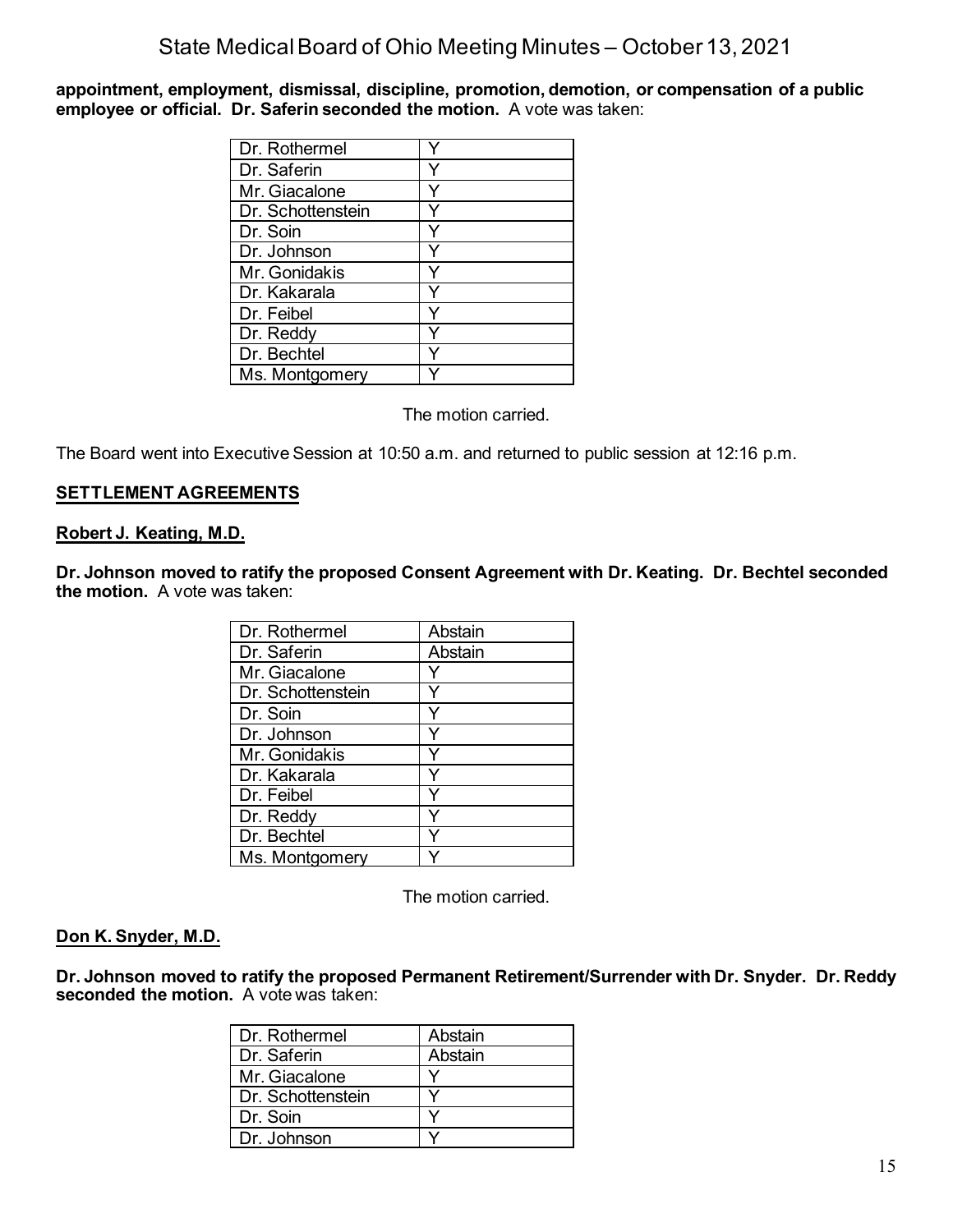| Mr. Gonidakis  |  |
|----------------|--|
| Dr. Kakarala   |  |
| Dr. Feibel     |  |
| Dr. Reddy      |  |
| Dr. Bechtel    |  |
| Ms. Montgomery |  |

The motion carried.

### **Sabu J. George, M.D.**

**Dr. Bechtel moved to ratify the proposed Permanent Withdrawal of Application with Dr. George. Dr. Reddy seconded the motion.** A vote was taken:

| Dr. Rothermel     | Abstain |
|-------------------|---------|
| Dr. Saferin       | Abstain |
| Mr. Giacalone     |         |
| Dr. Schottenstein |         |
| Dr. Soin          |         |
| Dr. Johnson       |         |
| Mr. Gonidakis     |         |
| Dr. Kakarala      |         |
| Dr. Feibel        |         |
| Dr. Reddy         |         |
| Dr. Bechtel       |         |
| Ms. Montgomery    |         |

The motion carried.

## **Jeffrey David Neidhart, M.D.**

**Dr. Reddy moved to ratify the proposed Permanent Surrender with Dr. Neidhart. Dr. Bechtel seconded the motion.** A vote was taken:

| Dr. Rothermel     | Abstain |
|-------------------|---------|
| Dr. Saferin       | Abstain |
| Mr. Giacalone     |         |
| Dr. Schottenstein |         |
| Dr. Soin          |         |
| Dr. Johnson       |         |
| Mr. Gonidakis     |         |
| Dr. Kakarala      |         |
| Dr. Feibel        | ◡       |
| Dr. Reddy         |         |
| Dr. Bechtel       |         |
| Ms. Montgomery    |         |

The motion carried.

### **Rick James Bucher, M.D.**

**Dr. Reddy moved to ratify the proposed Consent Agreement with Dr. Bucher. Dr. Johnson seconded the motion.** A vote was taken: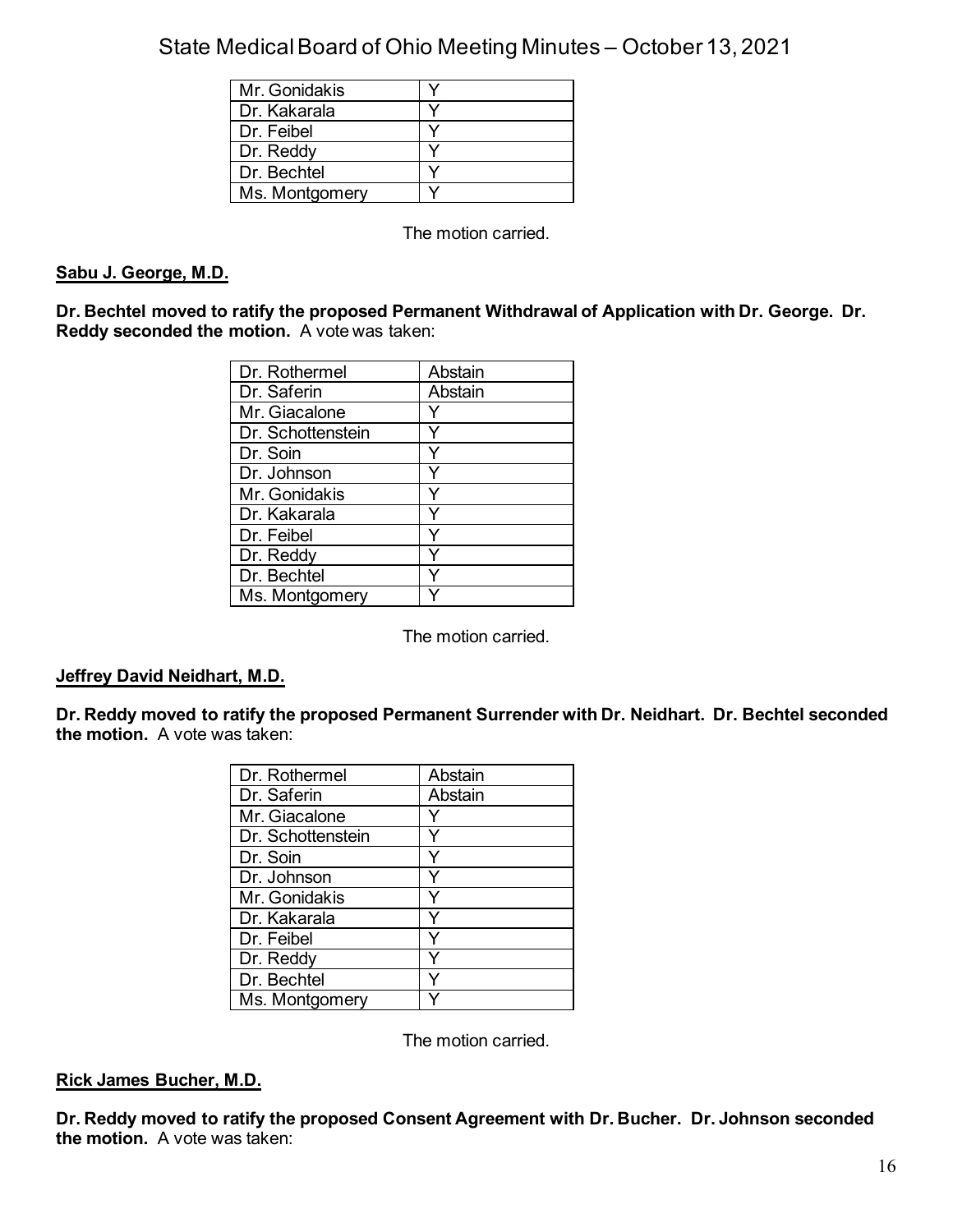| Dr. Rothermel     | Abstain |
|-------------------|---------|
| Dr. Saferin       | Abstain |
| Mr. Giacalone     |         |
| Dr. Schottenstein |         |
| Dr. Soin          |         |
| Dr. Johnson       |         |
| Mr. Gonidakis     |         |
| Dr. Kakarala      |         |
| Dr. Feibel        |         |
| Dr. Reddy         |         |
| Dr. Bechtel       | Abstain |
| Ms. Montgomery    |         |

The motion carried.

# **Timothy Bush Reed, M.D.**

**Dr. Johnson moved to ratify the proposed Permanent Withdrawal of Application with Dr. Reed. Dr. Reddy seconded the motion.** A vote was taken:

| Dr. Rothermel     | Abstain |
|-------------------|---------|
| Dr. Saferin       | Abstain |
| Mr. Giacalone     |         |
| Dr. Schottenstein |         |
| Dr. Soin          |         |
| Dr. Johnson       |         |
| Mr. Gonidakis     |         |
| Dr. Kakarala      |         |
| Dr. Feibel        |         |
| Dr. Reddy         |         |
| Dr. Bechtel       |         |
| Ms. Montgomery    |         |

The motion carried.

## **George William Shahade, D.O.**

**Dr. Johnson moved to ratify the proposed Consent Agreement with Dr. Shahade. Dr. Reddy seconded the motion.** A vote was taken:

| Dr. Rothermel     | Abstain |
|-------------------|---------|
| Dr. Saferin       | Abstain |
| Mr. Giacalone     |         |
| Dr. Schottenstein |         |
| Dr. Soin          |         |
| Dr. Johnson       |         |
| Mr. Gonidakis     |         |
| Dr. Kakarala      |         |
| Dr. Feibel        |         |
| Dr. Reddy         |         |
| Dr. Bechtel       |         |
| Ms. Montgomery    |         |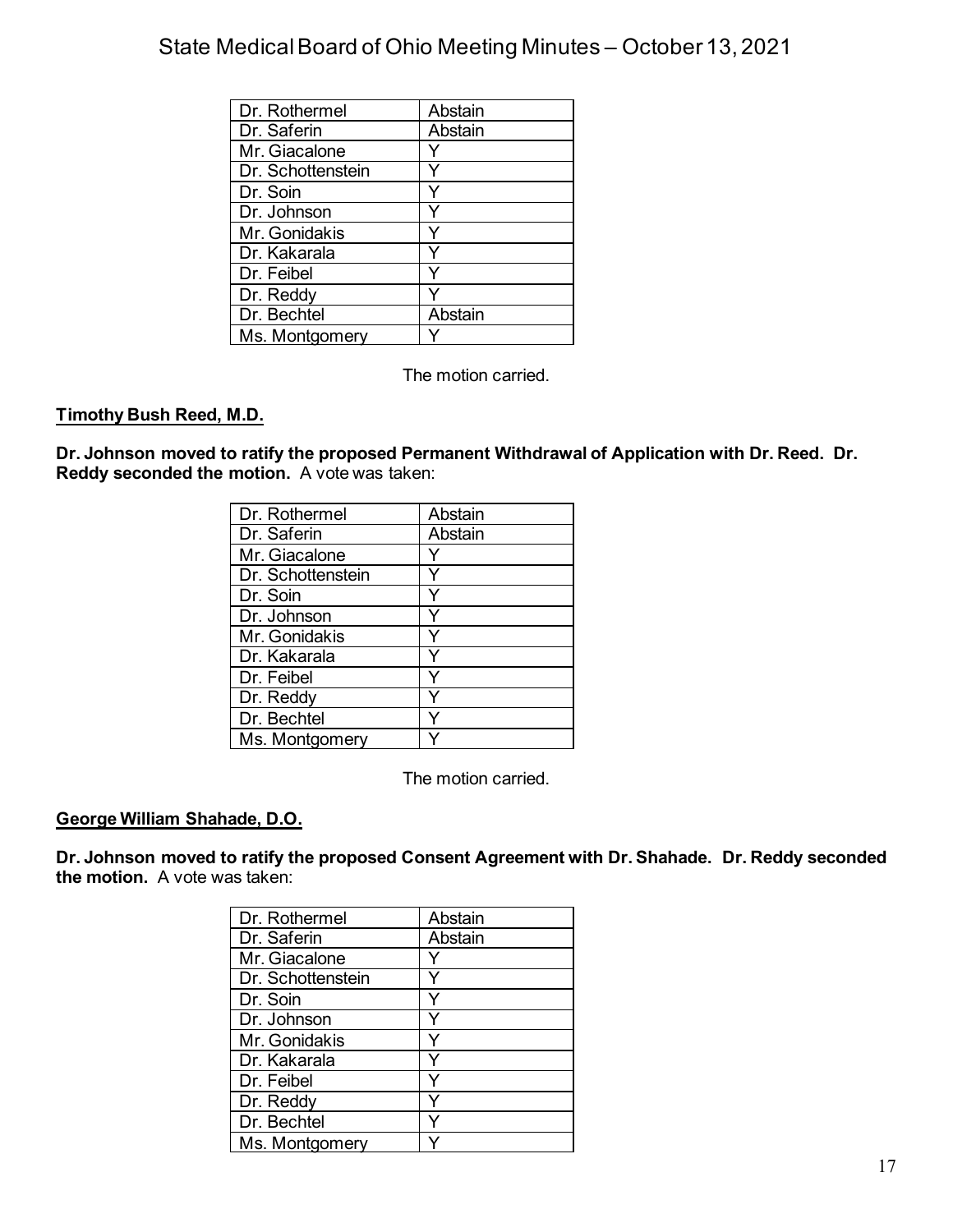The motion carried.

### **Colin Stuart Moorhead, M.D.**

**Dr. Johnson moved to ratify the proposed Consent Agreement with Dr. Moorhead. Dr. Bechtel seconded the motion.** A vote was taken:

| Dr. Rothermel     | Abstain |
|-------------------|---------|
| Dr. Saferin       | Abstain |
| Mr. Giacalone     |         |
| Dr. Schottenstein |         |
| Dr. Soin          |         |
| Dr. Johnson       |         |
| Mr. Gonidakis     |         |
| Dr. Kakarala      |         |
| Dr. Feibel        |         |
| Dr. Reddy         |         |
| Dr. Bechtel       |         |
| Ms. Montgomery    |         |

The motion carried.

### **Ajay V. Jetley, M.D.**

**Dr. Johnson moved to ratify the proposed Consent Agreement with Dr. Jetley. Dr. Reddy seconded the motion.** A vote was taken:

| Dr. Rothermel     | Abstain |
|-------------------|---------|
| Dr. Saferin       | Abstain |
| Mr. Giacalone     |         |
| Dr. Schottenstein |         |
| Dr. Soin          |         |
| Dr. Johnson       |         |
| Mr. Gonidakis     |         |
| Dr. Kakarala      |         |
| Dr. Feibel        |         |
| Dr. Reddy         | ٧       |
| Dr. Bechtel       |         |
| Ms. Montgomery    | Abstain |

The motion carried.

### **Ellen See, P.A.**

**Dr. Johnson moved to ratify the proposed Step II Consent Agreement with Ms. See. Dr. Reddy seconded the motion.** A vote was taken:

| l Dr. Rothermel     | Abstain |
|---------------------|---------|
| l Dr. Saferin       | Abstain |
| Mr. Giacalone       |         |
| l Dr. Schottenstein |         |
| l Dr. Soin          |         |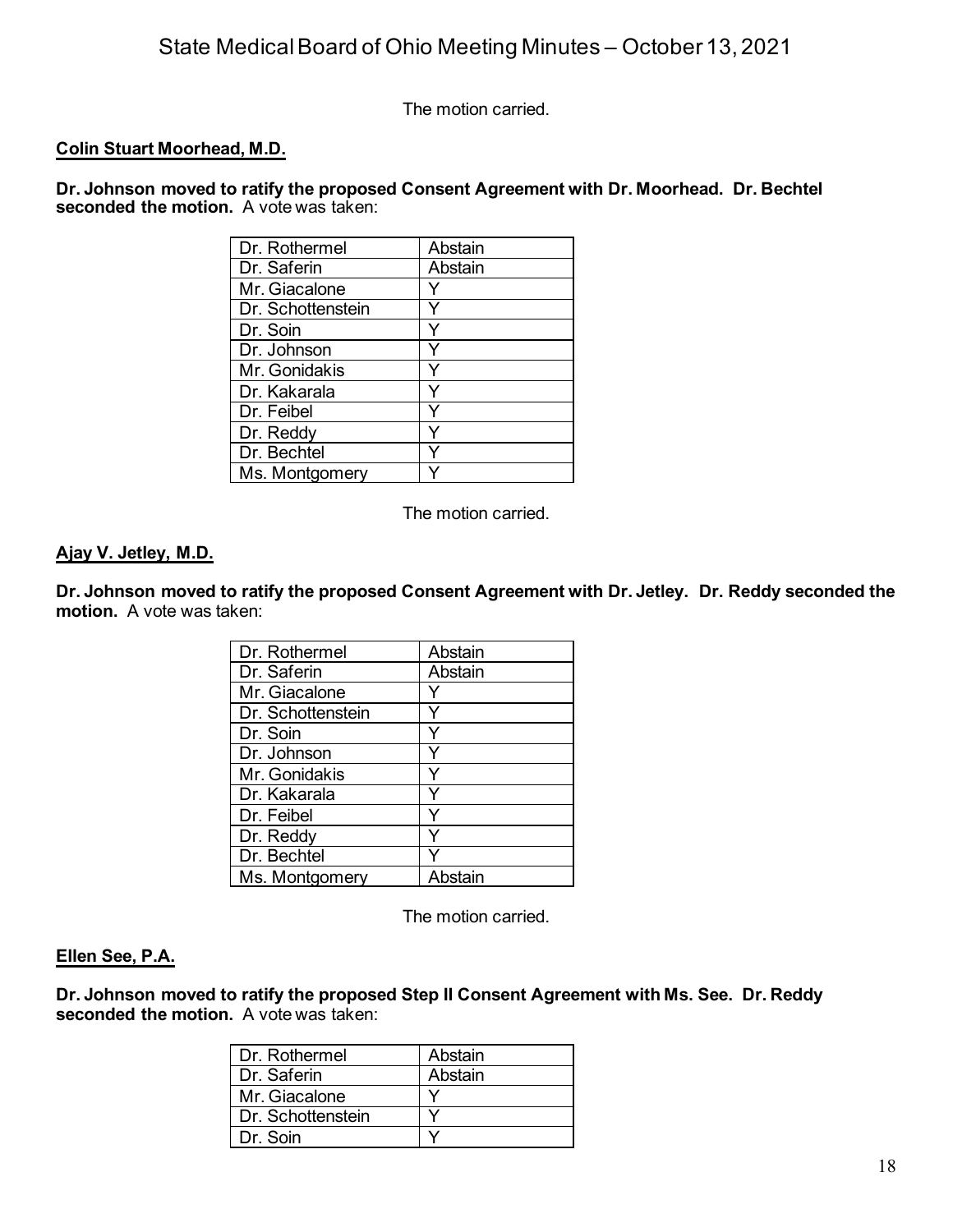| Dr. Johnson    |  |
|----------------|--|
| Mr. Gonidakis  |  |
| Dr. Kakarala   |  |
| Dr. Feibel     |  |
| Dr. Reddy      |  |
| Dr. Bechtel    |  |
| Ms. Montgomery |  |

The motion carried.

# **Jon Patrick Ryan, D.O.**

**Dr. Reddy moved to ratify the proposed Permanent Surrender with Dr. Ryan. Dr. Johnson seconded the motion.** A vote was taken:

| Dr. Rothermel     | Abstain |
|-------------------|---------|
| Dr. Saferin       | Abstain |
| Mr. Giacalone     |         |
| Dr. Schottenstein |         |
| Dr. Soin          |         |
| Dr. Johnson       |         |
| Mr. Gonidakis     |         |
| Dr. Kakarala      |         |
| Dr. Feibel        |         |
| Dr. Reddy         |         |
| Dr. Bechtel       |         |
| Ms. Montgomery    |         |

The motion carried.

### **Virginia Fuller Wright, M.D.**

**Dr. Johnson moved to ratify the proposed Probationary Consent Agreement with Dr. Wright. Dr. Reddy seconded the motion.** A vote was taken:

| Dr. Rothermel     | Abstain |
|-------------------|---------|
| Dr. Saferin       | Abstain |
| Mr. Giacalone     |         |
| Dr. Schottenstein |         |
| Dr. Soin          |         |
| Dr. Johnson       |         |
| Mr. Gonidakis     |         |
| Dr. Kakarala      |         |
| Dr. Feibel        |         |
| Dr. Reddy         |         |
| Dr. Bechtel       |         |
| Ms. Montgomery    |         |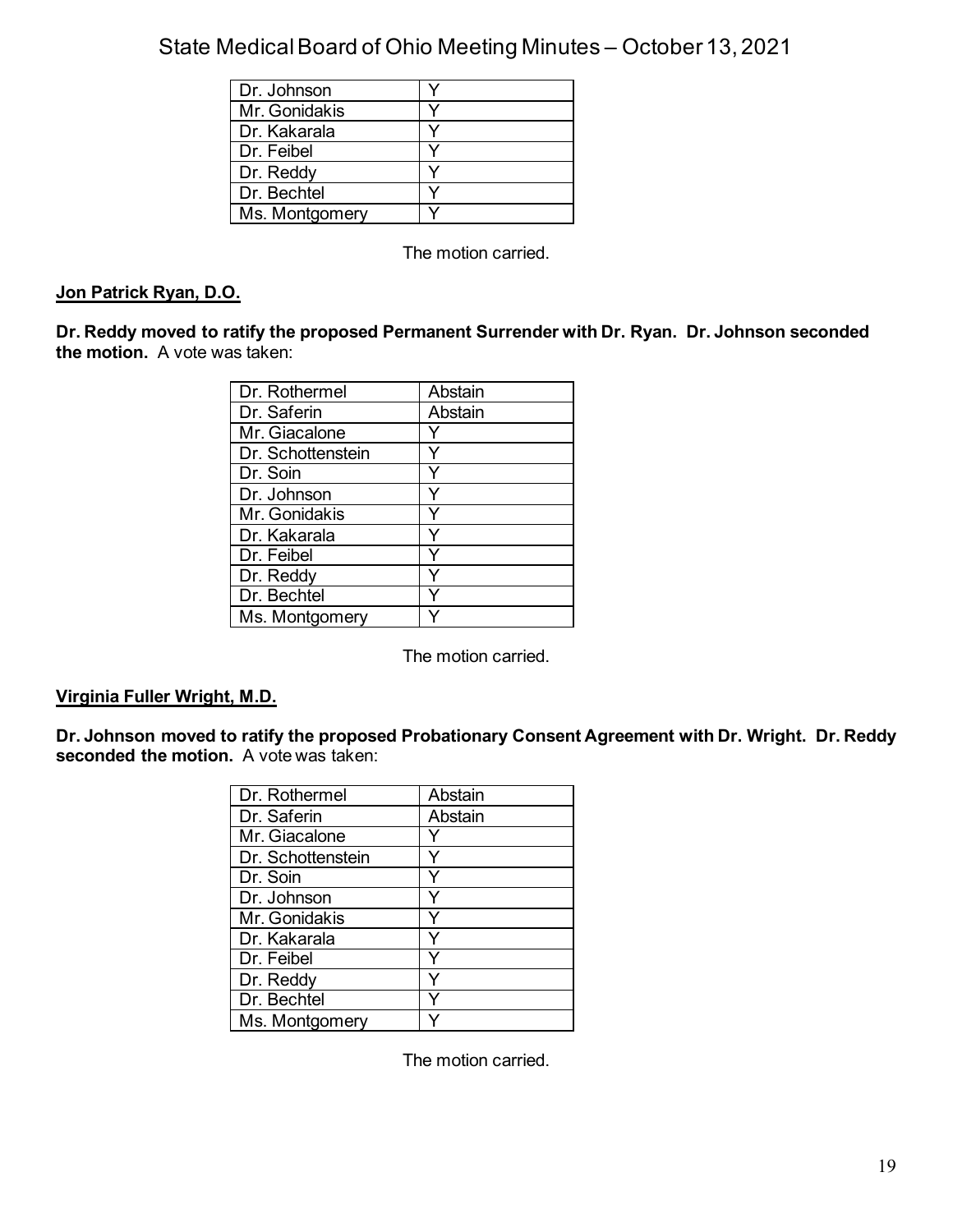## **Michele Catherine Walsh, M.D.**

**Dr. Reddy moved to ratify the proposed Superseding Step I Consent Agreement with Dr. Walsh. Dr. Kakarala seconded the motion.** A vote was taken:

| Dr. Rothermel     | Abstain |
|-------------------|---------|
| Dr. Saferin       | Abstain |
| Mr. Giacalone     |         |
| Dr. Schottenstein |         |
| Dr. Soin          |         |
| Dr. Johnson       |         |
| Mr. Gonidakis     |         |
| Dr. Kakarala      |         |
| Dr. Feibel        |         |
| Dr. Reddy         |         |
| Dr. Bechtel       |         |
| Ms. Montgomery    |         |

The motion carried.

### **NOTICES OF OPPORTUNITY FOR HEARING, ORDERS OF SUMMARY SUSPENSION, ORDERS OF IMMEDIATE SUSPENSION, AND ORDERS OF AUTOMATIC SUSPENSION**

Ms. Canepa presented the following Citations to the Board for consideration:

- 1. Lindsay Z. Agolia, M.D.: To be issued to a license applicant, based on out-of-state board action.
- 2. Theresa M. Luken, M.D.: Based on felony related to practice regarding over \$11,000 in Medicaid theft.
- 3. Amber J. Taylor: To be issued to a massage therapist license applicant, based on impairment for opioid use disorder, severe in active relapse, not capable of practicing to acceptable and prevailing standards of care; and for multiple criminal convictions, including felonies and misdemeanors of moral turpitude.
- 4. John Taylor, P.A.: Based on acts constituting a felony for creating child pornography; and for being untruthful on his licensure application.
- 5. David Wulff, P.A.: To be issued to an applicant for license restoration, based on convictions for misdemeanors of moral turpitude; a felony conviction; and an out-of-state board action in Indiana.
- 6. Isam Daboul, M.D.: Based on acts constituting felonies, specifically kidnapping, abduction, and gross sexual imposition.
- 7. Suzette Lynn Huenefeld, M.D.: Based on convictions for felonies related to practice involving the writing of over \$10,000,000 worth of prescriptions in conjunction with other individuals.
- 8. Joseph A. Golish, M.D.: A notice of summary suspension, based on impairment and being untruthful on the licensure application.
- 9. Joseph John Stubbers, D.O.: Based on misdemeanors of moral turpitude. The physician was convicted by a jury of felonies, but the judge exercised discretion to reduce the three counts of torturing and mutilating a vertebrate animal to misdemeanors.
- 10. Michelle Kapon, M.D.: Based on felonies related to practice, to which the physician pleaded guilty in federal court in March 2021.
- 11. Arthur T. Armstrong, M.D.: Based on violating the Board's rules regarding sexual misconduct and minimal standards of care. This physician was previously cited by the Board for different charges, and that matter is still pending.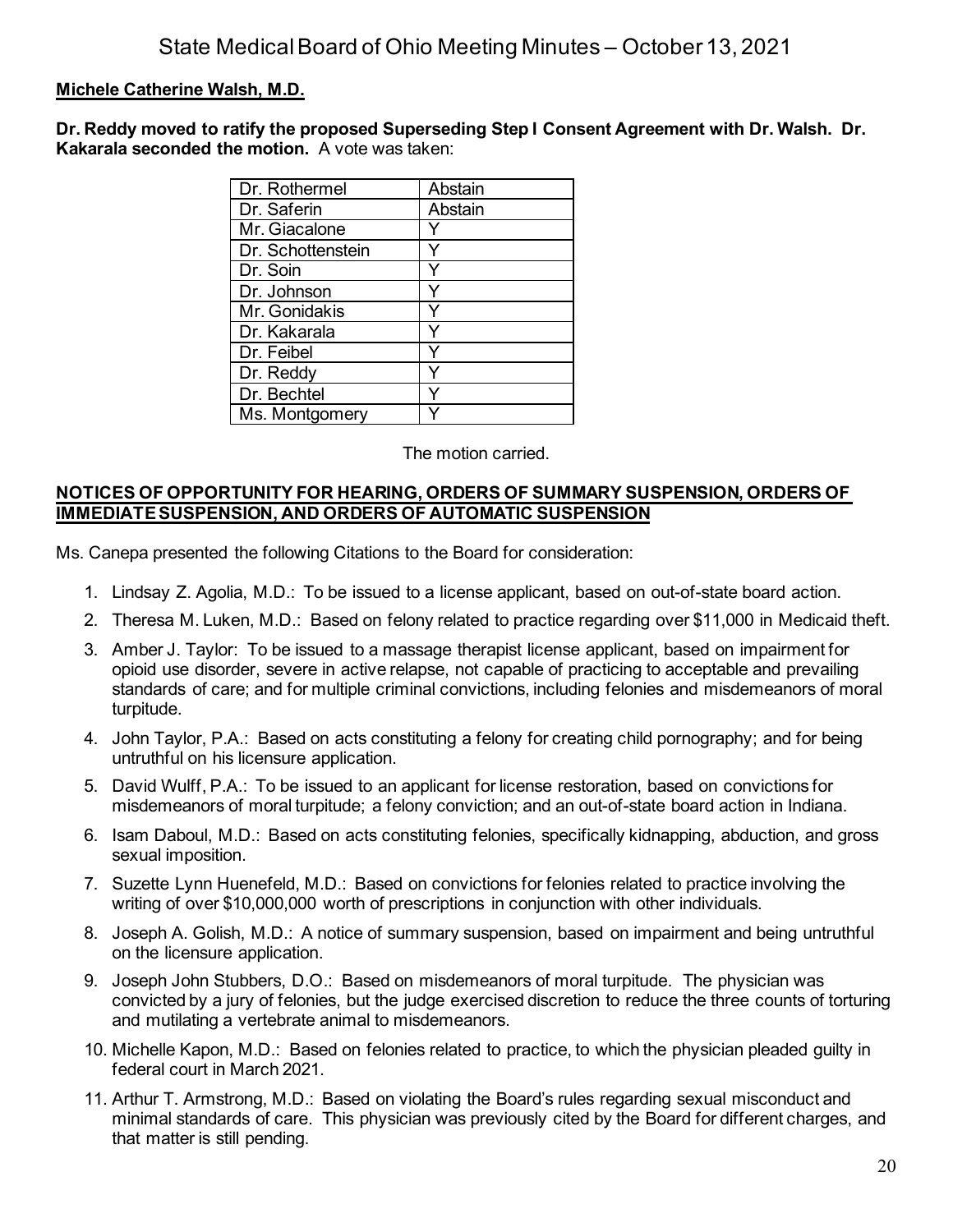- 12. Heather Lynn Overstreet: To be issued to a massage therapist applicant, based on failure to appear for a Board-ordered evaluation.
- 13. Yousif A. Alhallaq, M.D.: A notice of automatic suspension, based on a plea of guilty to one count of attempted murder and two counts of felonious assault.
- 14. Michael Banks, M.D.: Based on acts constituting felonies related to practice, specifically pandering obscenity and illegal use of a minor in nudity-oriented material performance regarding a 17-year-old with whom the physician also engaged in sexual conduct with.
- 15. Kurt Schroer, D.O.: Based on violation of the Board's rules on sexual misconduct, specifically engaging in sexual conduct with a patient; and admitting to using methamphetamine on the same date and on at least two to three prior occasions. This is also a violation of 4731(B)(10), possession of a controlled substance, and 4731.22(B)(6).

Dr. Feibel noted that proposed Citation #14 involves an egregious act and asked if the citation does not include a summary suspension because the act was so long ago. Ms. Canepa believed that was the conclusion that was reached, noting that the act occurred in 2011. Ms. Montgomery asked if the physician has been charged criminally. Ms. Canepa stated that the physician was not charged criminally and that the statute of limitations had run on those charges. Ms. Canepa observed that, fortunately, there is no statute of limitations in the Board's statutes.

**Dr. Johnson moved to approve and issue proposed Citation #8, a Summary Suspension. Dr. Reddy seconded the motion.** A vote was taken:

| Dr. Rothermel     | Abstain |
|-------------------|---------|
| Dr. Saferin       | Abstain |
| Mr. Giacalone     |         |
| Dr. Schottenstein |         |
| Dr. Soin          |         |
| Dr. Johnson       |         |
| Mr. Gonidakis     |         |
| Dr. Kakarala      |         |
| Dr. Feibel        |         |
| Dr. Reddy         |         |
| Dr. Bechtel       | Abstain |
| Ms. Montgomery    |         |

The motion carried.

**Dr. Johnson moved to approve and issue proposed Citation #13, an Automatic Suspension. Dr. Kakarala seconded the motion.** A vote was taken:

| Dr. Rothermel     | Abstain |
|-------------------|---------|
| Dr. Saferin       | Abstain |
| Mr. Giacalone     |         |
| Dr. Schottenstein |         |
| Dr. Soin          |         |
| Dr. Johnson       |         |
| Mr. Gonidakis     |         |
| Dr. Kakarala      |         |
| Dr. Feibel        |         |
| Dr. Reddy         | ٧       |
| Dr. Bechtel       |         |
| Ms. Montgomery    |         |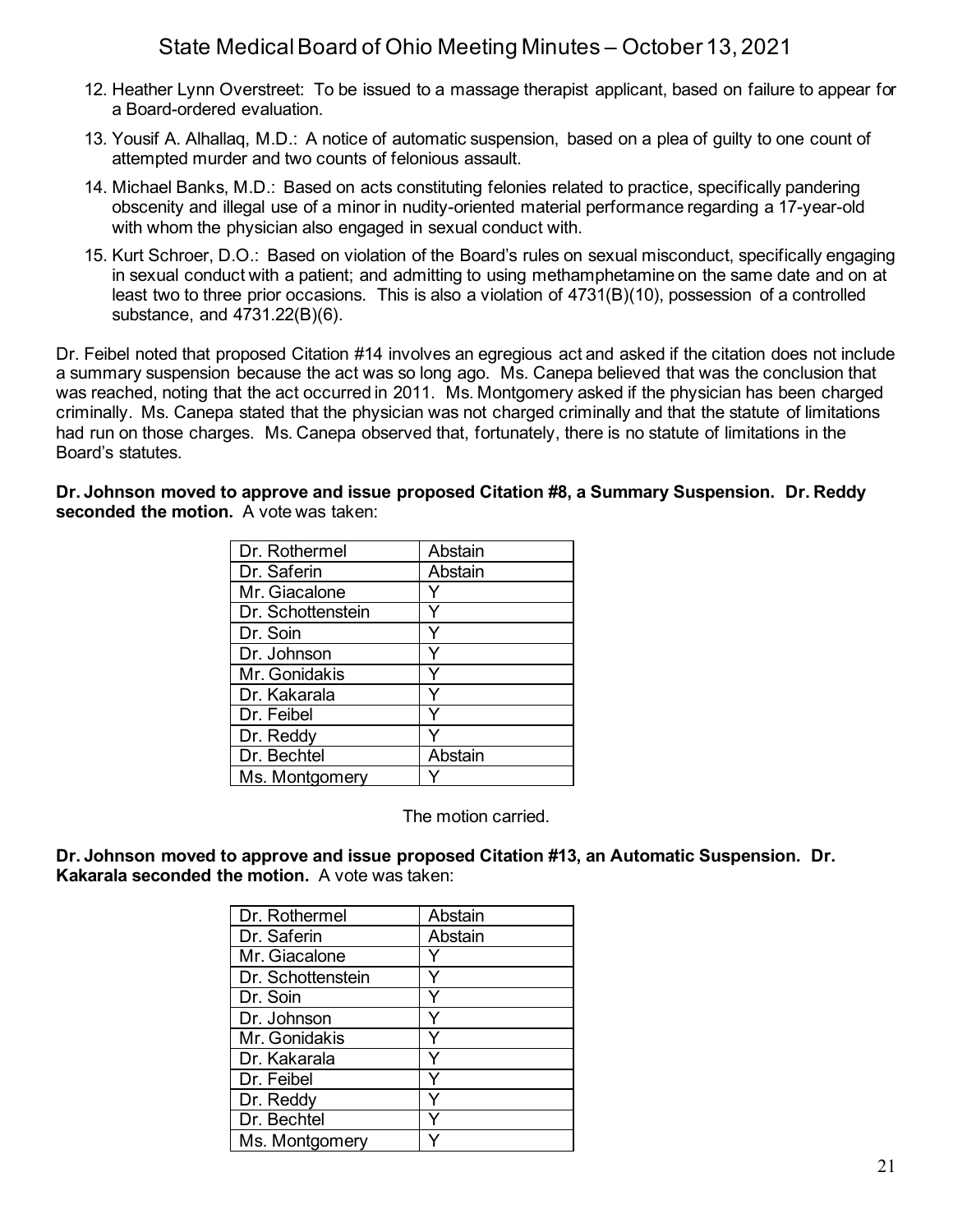The motion carried.

**Dr. Johnson moved to approve and issue proposed Citations #'s 5, 7, 10, 11, and 14. Dr. Soin seconded the motion.** A vote was taken:

| Dr. Rothermel     | Abstain |
|-------------------|---------|
| Dr. Saferin       | Abstain |
| Mr. Giacalone     |         |
| Dr. Schottenstein |         |
| Dr. Soin          |         |
| Dr. Johnson       |         |
| Mr. Gonidakis     |         |
| Dr. Kakarala      |         |
| Dr. Feibel        |         |
| Dr. Reddy         |         |
| Dr. Bechtel       | Abstain |
| Ms. Montgomery    |         |

The motion carried.

**Dr. Johnson moved to approve and issue proposed Citations #'s 1, 2, 3, 4, 6, 9, 12, and 15. Dr. Kakarala seconded the motion.** A vote was taken:

| Dr. Rothermel     | Abstain                    |
|-------------------|----------------------------|
| Dr. Saferin       | Abstain                    |
| Mr. Giacalone     |                            |
| Dr. Schottenstein |                            |
| Dr. Soin          |                            |
| Dr. Johnson       |                            |
| Mr. Gonidakis     |                            |
| Dr. Kakarala      |                            |
| Dr. Feibel        |                            |
| Dr. Reddy         | Y (Abstain on Citation #2) |
| Dr. Bechtel       |                            |
| Ms. Montgomery    |                            |

The motion carried.

The Board meeting recessed at 12:42 pm. The meeting resumed at 1:30 p.m.

## **OPERATIONS REPORT**

**Human Resources:** Ms. Loucka stated that the Board is in the midst of hiring for multiple positions, including additional investigators. The Board is in the process of finalizing selection of a candidate to fill Susan Loe's former position in Fiscal and Human Resources.

**Budget Update:** Ms. Loucka stated that the Board's cash balance remains very healthy. Board members will continue to see the balance go down as more vacancies are filled.

Ms. Loucka stated that Dr. Schottenstein will give a more thorough financial report later in the meeting.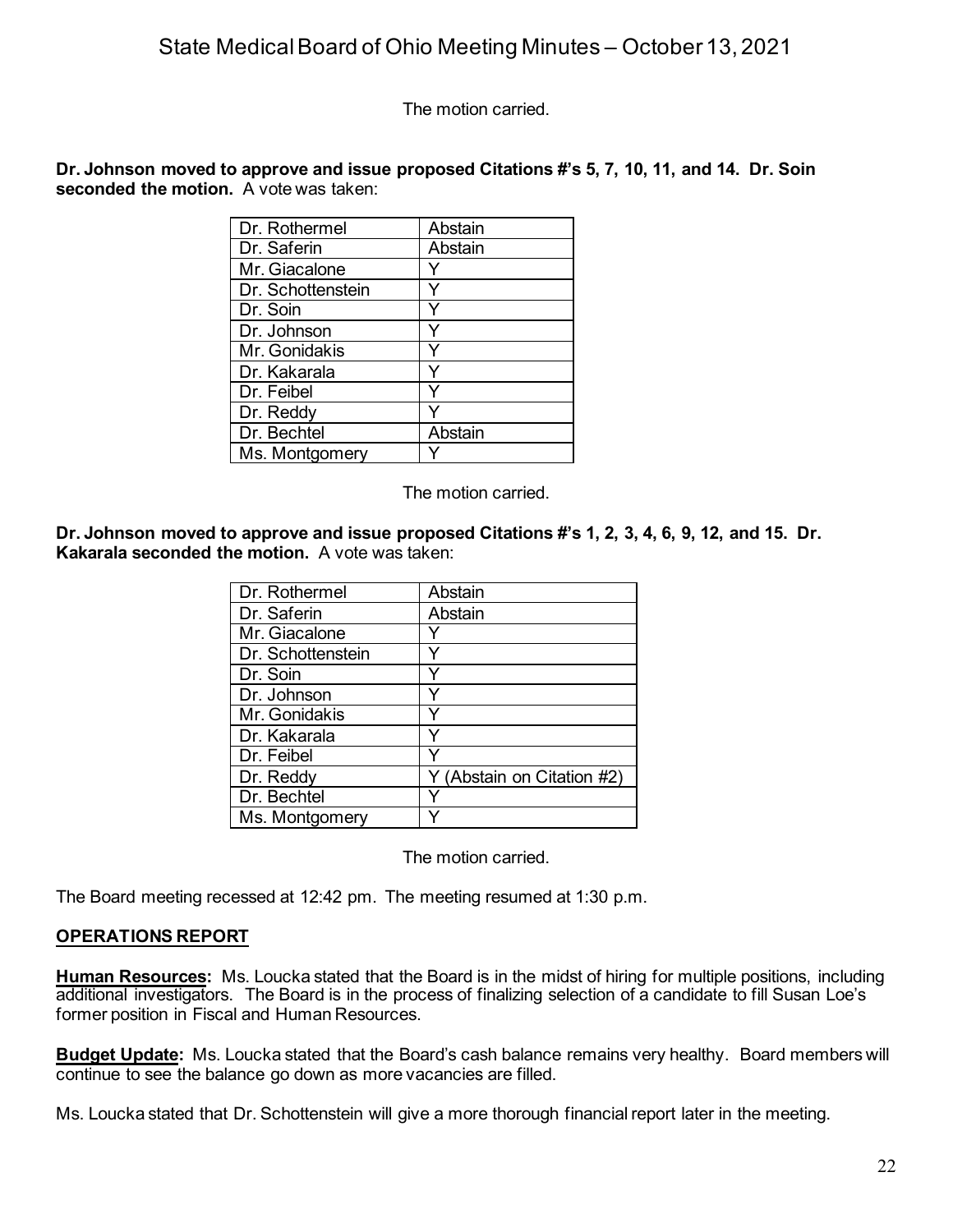**External Affairs:** Ms. Loucka stated that significant time was spent this past month in discussion with stakeholders on the subject of telemedicine, including multiple group meetings and individual meetings. Ms. Loucka stated that this has been a productive effort.

**Compliance:** Ms. Loucka stated that there has not been many changes in Compliance in the last month, but the staff is watching key markers as probationers move through the compliance process.

**Investigations:** Ms. Loucka pointed out that the Operations Report incudes a more robust description of activity in Investigations. Some of the information shows that the investigators' relationships with law enforcement continue to grow. Later this month, Investigator Supervisor Chris Forshey and James Roach of Enforcement will provide a presentation for the Federation of State Medical Boards on how the Board works with law enforcement. Both Investigations and Enforcement are working closely with Data Systems Analyst Aaron White to review data and determine what changes are needed in the SalesForce system to improve efficiencies.

**Enforcement:** Ms. Loucka noted that Enforcement is extremely busy at this time. Ms. Loucka was appreciative of everything Enforcement does and for keeping their work on track.

**Licensure:** Ms. Loucka stated that there is still a delay in issuing some licenses due to background check issues related to the Bureau of Criminal Investigations' (BCI) new background check system. Licensure is working closely with the Attorney General's office on this matter. There has been improvement since the summer, but the system continues to present some challenges. Ms. Loucka noted that when the Board has had individual problems, BCI has been very helpful in working to resolve it.

**Communications:** Ms. Loucka was very appreciative of the Communications staff's presentations and the information that is being disseminated to licensees, as well as their other activities.

**Internal Printing:** Ms. Montgomery asked if the staff continues to have problems printing documents. Ms. Loucka answered that the Department of Administrative Services had resolved the problem, though this morning it was found and some staff were once again unable to print.

**Staffing:** Ms. Montgomery noted that the Board now has twice as many licensees as it had ten years ago, but the number of staff has not increased much. Ms. Montgomery stated that one would expect a much larger backlog of cases, but the staff is working hard and figuring out how to do things more efficiently.

# **RULES & POLICIES**

# **Rule Review Update**

Ms. Anderson stated that the Rule Review Update is included in the Board meeting materials for the members' review. Ms. Anderson noted that the two internal management rules discussed last month have been filed with the Joint Committee on Agency Rule Review (JCARR). JCARR jurisdiction extends to November 12, 2021, so the Board will be able to take a final vote on those at the December meeting.

Ms. Anderson stated that the Board of Pharmacy has filed its proposed consultation rules. In reviewing those proposed rules, Ms. Anderson discovered some cross-reference issues resulting from multiple changes made to the Board of Pharmacy rules. Ms. Anderson has worked with the Board of Pharmacy to fix these issues. The Board granted permission for Ms. Anderson to make two changes to correct the Board of Pharmacy rule reference in the Medical Board's Rule 4731-35-01. The public hearing on that rule will take place at the end of October.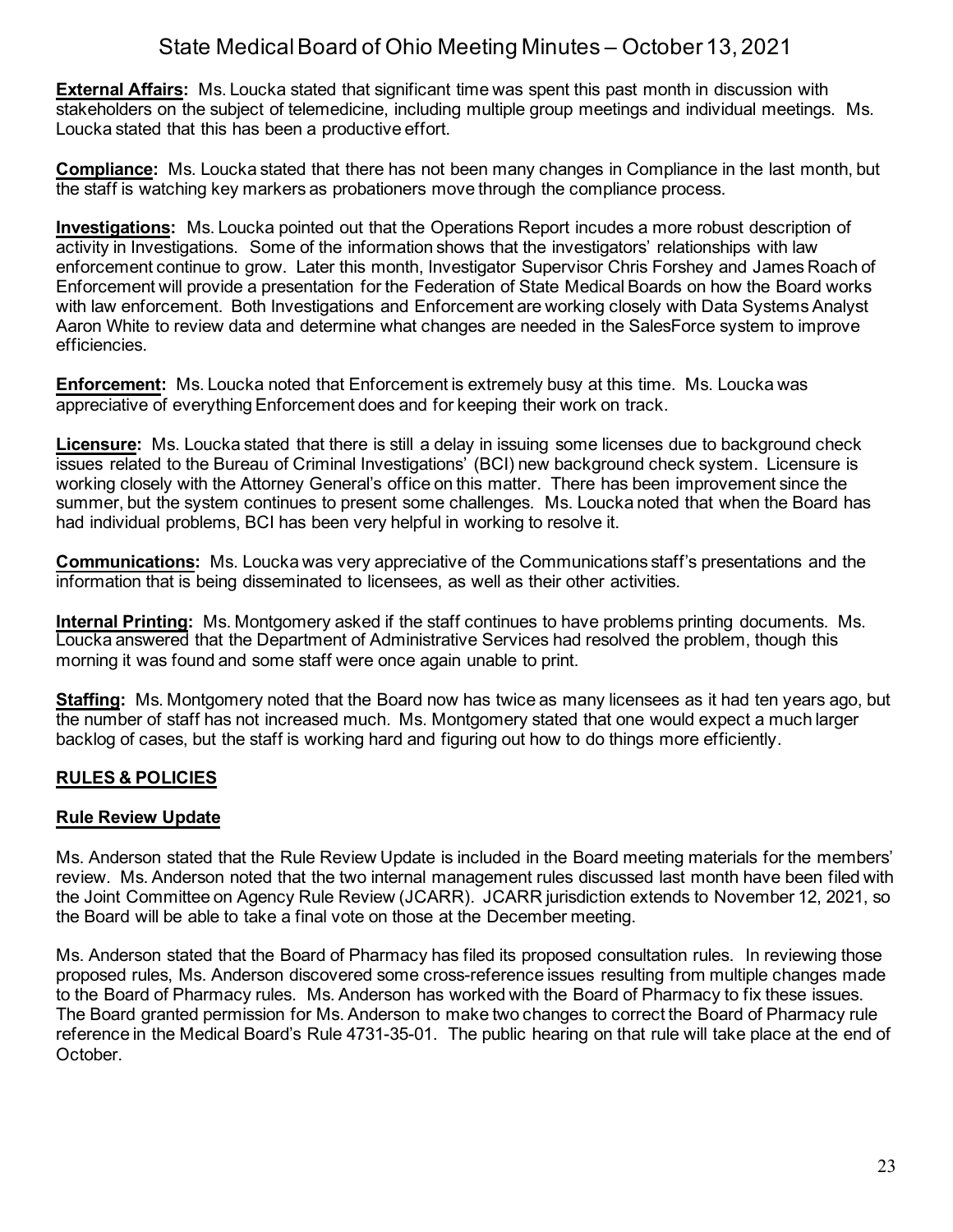### **Pharmacy Board Rule – Nicotine Replacement**

Ms. Anderson stated that the Board of Pharmacy is required to consult with the Medical Board on a rule regarding nicotine replacement. A copy of the rule has been provided to Board members for their review. Ms. Anderson asked if any Board member had comments about the rule.

Dr. Schottenstein felt that the rule is fine, but felt it would be productive to specify the types of nicotine replacement products that can be utilized under the rule. Dr. Schottenstein noted that there are a number of nicotine replacement products, including gum, lozenge, patch, spray, and inhaler. Dr. Schottenstein speculated that licensees may want more clarification on whether all these products can be used and if they can be used in combination with each other. Dr. Schottenstein also stated that the issue could also potentially be addressed by a Frequently Asked Questions (FAQ) document.

Ms. Montgomery asked if greater specificity could result in an inability to use new products. Dr. Schottenstein was uncertain if he would recommend being specific, but he would at least speak to the fact that there are different types of products on the market and give a general sense of which ones they are comfortable with and whether they can be used in combination.

Ms. Anderson stated that she will provide the Board of Pharmacy with this input.

### **Podiatric Scope of Practice**

Ms. Anderson stated that research continues into the podiatric scope of practice issue. The staff has had discussions with hospitals, and a call with the Cleveland Clinic is scheduled for October 28.

### **Weight-Loss Rules**

Ms. Anderson stated that at the January 2021 meeting, the Board discussed the weight-loss rules and the options that are available. The options were as follows:

- Leave the rule as it is.
- Make some changes but continue to be very specific about the requirements.
- Make significant changes to the rule.

The staff has researched how other states address this issue, and information from Kentucky and Michigan was included in the Board's meeting materials. Kentucky has a weight-loss rule, as outlined in the memo, and Michigan does not. Ms. Anderson noted that Michigan is closer to Ohio in population.

Ms. Anderson continued that she also re-reviewed comments received in November 2020 from bariatric physicians, as well as other state rules. It appears that Ohio is the only state that adheres strictly to the Food and Drug Administration (FDA) labeling requirements. Ms. Anderson noted that three states have rules that allow weight-loss prescribing to be extended beyond 90 days as long as the weight loss reaches certain amount or the patient is maintaining at that amount. Ms. Anderson felt that this may be an interesting place for the Board to explore.

Ms. Anderson also wished to continue working with the Investigations and Enforcement staffs, the Board of Pharmacy, and bariatric physicians about their concerns. Ms. Anderson also wished to continue working with Dr. Soin and the interested parties in the hopes of bringing a draft rule to the Board soon.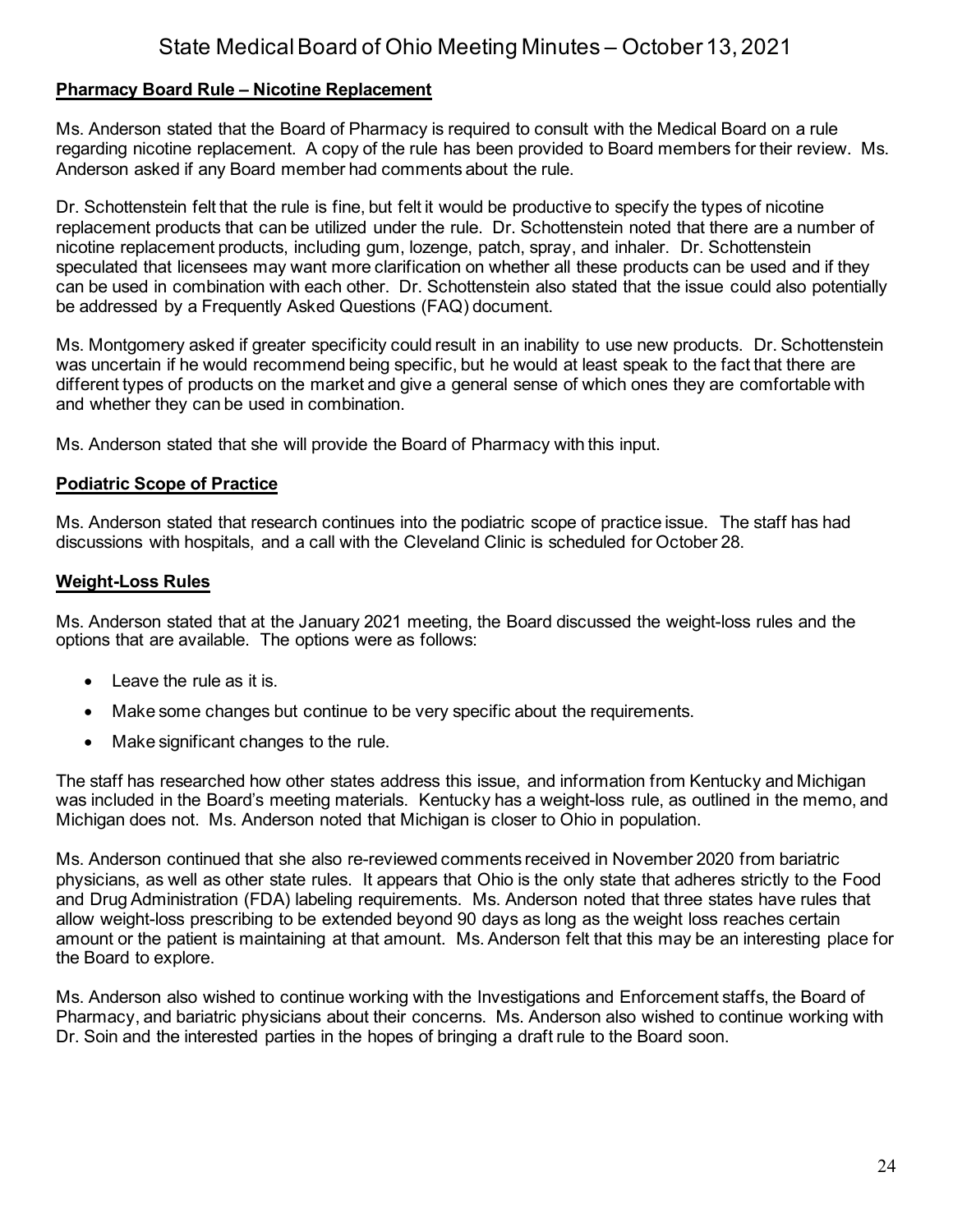# **Appointment of Commissioners to the Interstate Medical Licensing Compact**

Ms. Loucka stated that the Board entered the Interstate Medical Licensing Compact (IMLC) this year. The Board has an obligation to appoint two commissioners to the IMLC. Dr. Schottenstein has agreed to serve. Ms. Loucka stated that commonly, a board's executive director will also serve as a commissioner.

**Dr. Saferin moved to appoint Dr. Schottenstein and Ms. Loucka as Commissioners to the Interstate Medical Licensing Compact (IMLC). Dr. Reddy seconded the motion.** All members voted aye. The motion carried.

## **Telemedicine Discussion**

Ms. Loucka stated that the Board has had multiple discussions of telemedicine since July 2020. In summary, Ms. Loucka recalled that in March 2020, in response to the COVID-19 pandemic, the Board implemented a moratorium on enforcement of the Board's telemedicine rules. In August 2021, the Board extended the moratorium until December 31, 2021. Also in August 2021, the Board's staff committed to communicating with stakeholders about how telemedicine is working today, what impact will be felt when the Board resumes enforcement of the telemedicine rules, and what a more modern, relevant set of rules would look like.

Ms. Loucka stated that the staff held two large group meetings, as well as multiple individual meetings, with professional associations and health care systems in Ohio. Written questions were also sent to stakeholders for their responses on key issues, which have been provided to Board members for their review. Since the Board materials were submitted, additional comments have been received from the Ohio Hospital Association (OHA) and the Ohio Foot and Ankle Medical Association (OFAMA); these comments were extremely helpful, but did not necessarily change the conversation because the stakeholder responses were overwhelmingly similar. Both OHA and OFAMA also participated in the stakeholder meetings.

Ms. Loucka stated that House Bill 122, which addresses the issue of telemedicine, has passed the House and has had two hearings in the Senate. Based on conversations with Senator Huffman, Chair of the Senate Health Committee, and Representative Fraizer, the sponsor of House Bill 122, Ms. Loucka and the staff feels that the bill will continue moving through the legislative process. Ms. Loucka briefly defined two paths of action:

- 1. Watch House Bill 122 carefully and ensure that anything the staff offers as possible amendments meets the Board's satisfaction.
- 2. Develop a rule package that can be pursued independently if House Bill 122 does not pass, or can harmonized with House Bill 122 if it does pass.

Ms. Loucka stated, as has been previously noted by Mr. Giacalone, that telemedicine has come to be viewed as somewhat of an entitlement in the health care delivery system that is expected to continue. Ms. Loucka stated that House Bill 122 in its current form represents telemedicine without guardrails in terms of patient protection and the safeguards that the Board has discussed in the past; this is not to say that patients will not be protected, but that is not the intent of House Bill 122 at this time.

Ms. Loucka referred to five areas in which the Board can offer suggestions to make House Bill 122 stronger for patients. Ms. Loucka commented that some stakeholders may disagree with some of the Board's proposals, particularly those who practice within large health systems that already have a safety net to help prevent patient harm, but the Board must establish a floor applicable to all practitioners to ensure it can take enforcement actions in the future if necessary.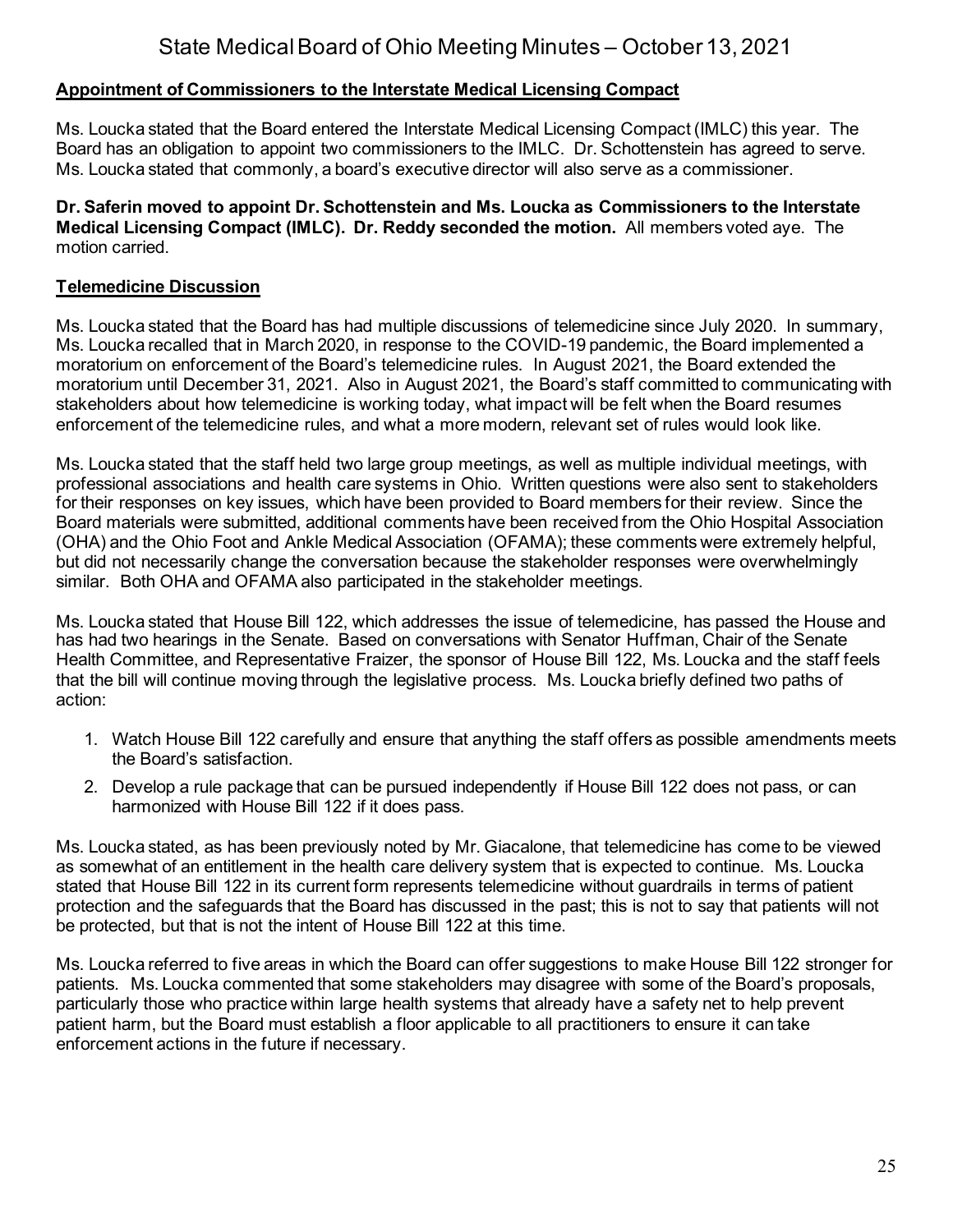### Standard of Care

Currently, House Bill 122 establishes a standard of care for telemedicine that is different from in-person visits. The stakeholders have overwhelming communicated to the Board that the standard of care delivered in telemedicine should be the same as in-person visits, which the Board agrees with.

#### Continuity of Care

One of the concerns shared with the Board is the idea of telemedicine happening so remotely that there is no escalation ability for the patient. If the physician determines that the patient's condition necessitates an inperson visit, there should be an ability to either bring the patient into the physician's office or refer the patient to another practitioner, not an urgent care, who can provide continuity of care.

Regarding required in-person visits, stakeholders indicated that requiring the initial visit to be an in-person visit is much less important than requiring an in-patient visit at some point, not necessarily on the initial visit. In some cases it is preferrable not to require an in-person initial visit in order to begin patient care quicky, while in other cases the physician may need to see the patient face-to-face on the initial visit. The stakeholders emphasized their opinion that the Board should allow the providers to determine when they need to see the patient in-person.

Based on this feedback, the staff has recommended a proposal that a physician must see that patient inperson sometime within a 12-month period if they want to continue providing telemedicine. One common concern was that a patient in a remote area may be seeing a specialist located in a major metropolitan area and cannot travel to see the specialist. In such a case, the patient could see their primary care physician and that physician can perform any physical assessment that is needed, the records of which can be reviewed by the specialist in concert with the primary care physician. Ms. Loucka speculated that many health systems will argue that the physician should decide if they ever need to see a particular patient at all; Ms. Loucka recommended that the Board not accept such an argument.

Dr. Feibel appreciated the stakeholder feedback, but was uncertain about having a primary care physician perform a physical examination and determine what a specialist is looking for or needs. Dr. Feibel understood the pressure to not have an in-person visit, but worried about the standard of care of never seeing a patient. Dr. Feibel stated that a telemedicine visit is not the same as an in-person visit for most specialties, though it may be appropriate for some specialties such as psychiatry. Dr. Feibel stated that there are very few specialties where the specialist does not need to see the patient at some point.

Ms. Loucka noted that the feedback from stakeholders agreed with Dr. Feibel's comments, stating that the specialist must see the patient if a primary care physician cannot provide what is needed. Based on the commentary, the specialty in which the physician would most commonly not need to see the patient is addictionology, especially if the patient lives in a very rural area and has problems with transportation and access. Ms. Loucka stated that being able to connect these addictionology patients with, for instance, their federally-qualified health center (FQHC) may be key to keeping them in treatment.

Dr. Schottenstein noted in the stakeholder feedback that many patients in medically-assisted treatment of addiction (MAT) have a high degree of ambivalence, and therefore one must "strike while the iron is hot" when these patients are ready to enter treatment. If the process to be assessed or to begin treatment is too difficult, they will often drop back out. Dr. Schottenstein opined that it would be acceptable for a physician to not see a patient in-person on the initial visit, but felt that waiting up to 12 months to see that patient seemed like a long time. Dr. Schottenstein suggested that a physician should see a new patient in-person within 30 days of the initial telemedicine visit, and then at least once every 12 months thereafter.

Dr. Soin understood the use of telemedicine in treatment of chronic conditions in which a patient will be in a physician's practice for more than 12 months, but asked how this would work for acute care. For instance, Dr. Soin considered a hypothetical case in which an orthopedic surgeon sees a patient for an orthopedic problem,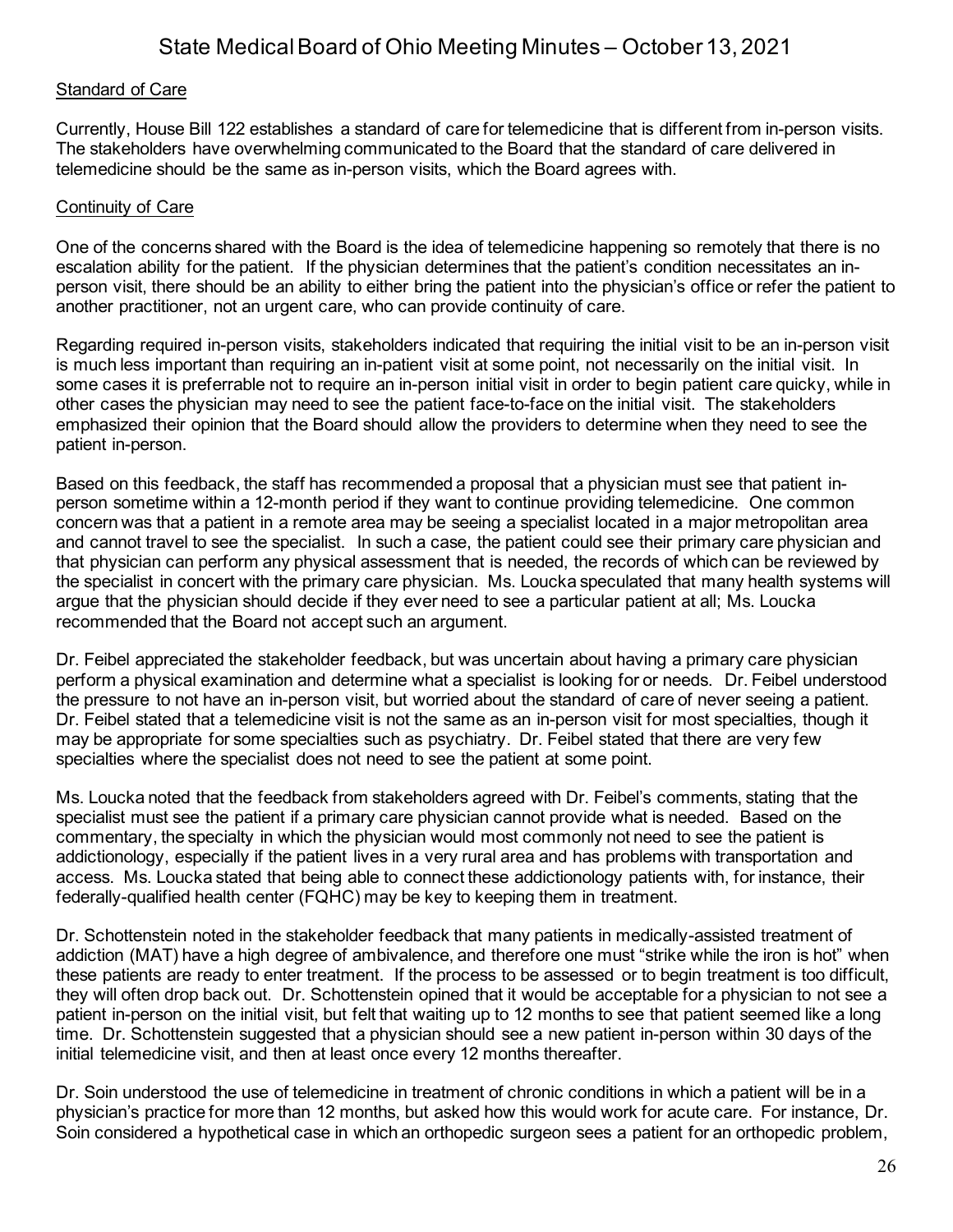performs surgery, and never sees the patient again. Dr. Soin also asked how and if the proposed rules would apply to people who use urgent care centers and acute care facilities for their primary care. Dr. Soin asked if such physicians would be able to use telemedicine at will because they are not establishing chronic long-term care within a 12-month timeframe.

Dr. Feibel appreciated Dr. Soin's comments. As a hypothetical example from his own specialty of orthopedic surgery, Dr. Feibel stated that he could see a patient with Achilles tendonitis via telemedicine for the initial visit, then see the patient two or three more times via telemedicine and the patient improves, so Dr. Feibel discharges the patient. In that situation, Dr. Feibel will never have seen that patient in person. The same patient could return six months later with a wrist problem, improve after two or three telemedicine visits, and be discharged again, and Dr. Feibel still will never have seen the patient in person. The same patient could return again eight months later with another problem, and the cycle can continue indefinitely without Dr. Feibel ever seeing the patient.

In the example outlined by Dr. Feibel, Ms. Loucka asked if Dr. Feibel would need to see the patient in person if he followed the standard of care. Dr. Feibel opined that he would need to see the patient, although some associations are trying to find ways to perform physical exams remotely. Dr. Feibel stated that if the Board is considering best care and best practices, then best practices is that the patient be seen in person, and seeing the patient via telemedicine should be the exception and not the rule. Dr. Feibel stated that ideally, the physician should see the patient in person unless there are barriers to care that can be documented, such as the patient being infirm. Dr. Feibel expressed concern that telemedicine will lead to poor care if not handled carefully, and he felt the legislature should understand the need to balance access to care with good care and that telemedicine could translate into less-than-good care.

Ms. Loucka agreed with Dr. Feibel and stated that the staff has done a good job explaining this to the legislature. However, the Board is one voice and Ms. Loucka opined that the legislature is listening to the stakeholders. Ms. Loucka stated that when the Board talks about good care, the pushback is that the Board is not in the business of establishing good care but in enforcing the standard of care. Ms. Loucka agreed with Dr. Feibel's points because if a system is set up that creates bad care, that is the Board's business. Ms. Loucka stated that the stakeholders have committed to delivering the best care via telemedicine, but the Board takes actions against physicians every month and sees examples of care that the stakeholders do not see.

Ms. Loucka speculated that pushing for maximum safeguards to be included in the legislation would likely be unsuccessful, but advocating for some safeguards and providing examples of scenarios seen by the Board can lead to additional protections. Ms. Loucka noted that the Board had a very serious role responding to the opioid crisis and has done a fantastic job creating regulations that have led to huge progress addressing that crisis and holding practitioners accountable; that experience will be important in this discussion as well.

Dr. Bechtel asked if Dr. Rothermel and Dr. Saferin, as the Board's Secretary and Supervising Member, have seen any changes in patient complaints regarding quality and standard of care since the enforcement of the telemedicine rules was suspended more than a year ago. Dr. Saferin replied that there have not been a lot of issues or complaints regarding minimal standards of care, but that may be due to patients not complaining because they were just happy to get care without going out. However, Dr. Saferin opined that if this becomes the standard of care, those complaints could increase significantly. Dr. Saferin further opined that if physicians think they do not need to do the same things over telemedicine as they do in their office, many will not do so and it can lead to very sloppy care.

Responding to a question from Ms. Montgomery, Dr. Kakarala stated that his practice has been using telemedicine since before the pandemic for out-of-state or second opinion virtual visits, although he personally does not use telemedicine. Dr. Kakarala stated that in the case of pre-operative evaluations, the physician is making very important decisions such as, "Can this patient survive surgery?" and "Are they going to do well?" and those decisions should not be made on a virtual visit. On the other end of the spectrum, sleep medicine patients may never need to be seen because the examination is not very helpful. Dr. Kakarala understood that some patients have disabilities, transportation problems, and other issues, but stated that those are truly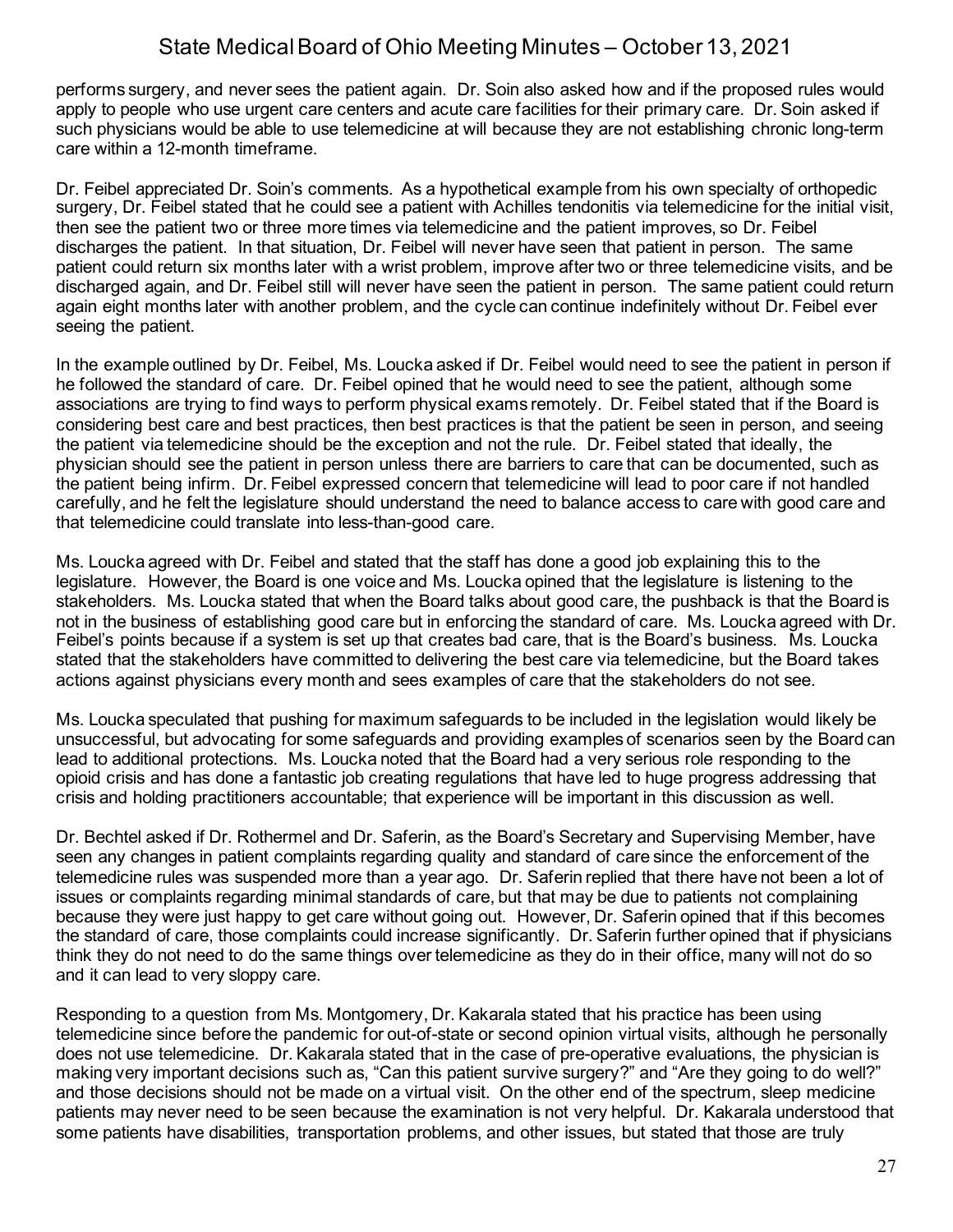exceptional cases. Dr. Kakarala stated that it will be very difficult to write legislation that will account for every scenario.

Ms. Montgomery stated that Dr. Kakarala has made a very good point. As the Board balances access, safety, and flexibility, there must be an ability to address exceptions without letting the exceptions become the standard. Ms. Montgomery asked if the stakeholders understand this. Ms. Loucka replied that the stakeholders have opined that if the standard of care can only be followed with an in-person visit, then the physician must have an in-person visit and is subject to Medical Board action if they do not. Ms. Montgomery opined that the legislation should allow the Board to have rule-making authority so it can ensure the basic standard of care.

Dr. Feibel agreed that standard of care issues are paramount, but such disciplinary cases are long and arduous for the Board to prove. Dr. Feibel felt that patients do not understand what they are missing in telemedicine visits. The patient is missing out on the physician/patient experience. Dr. Feibel noted, as many have learned during the pandemic, that meetings tend to go more smoothly in-person than over a telecommunications service such as Zoom, and this is a good example of why telemedicine is ultimately not the best care in many situations.

Dr. Reddy stated that telemedicine is very useful in an emergency situation such as a pandemic, but in normal circumstances he would rather see the patient in person. Dr. Reddy provided an example: An elderly patient was sent to Dr. Reddy's office by a general practitioner following an examination and an MRI. In the office, Dr. Reddy was able to determine that the patient's problem was not his back, but his hip. Dr. Reddy stated that if he had seen that patient on video, he would have missed the diagnosis and the wrong condition would have been treated.

Mr. Giacalone observed that the list of stakeholders the staff has consulted does not include insurers. Mr. Giacalone stated that insurers and what they are willing to pay for will drive how telemedicine is implemented. Ms. Loucka agreed, but stated that the Board has purposely not stepped into the billing discussion. Ms. Montgomery commented that insurers should not dictate what the Board determines is the standard of care or appropriate safety.

Dr. Schottenstein suggested that the Board consider making an initial in-person visit the standard of care, with some exceptions such as MAT and situations in which care could be compromised by an in-person visit, and that the patient should be seen in person at least every 12 month thereafter. Dr. Schottenstein opined that this requirement would act as a guardrail and ensure that the patient is seen in person at least once per year, and there can be more flexibility between these required in-person visits. Ms. Loucka commented that patients in Ohio can currently have an initial visit via telemedicine as long as controlled substances are not being prescribed, so it would be difficult to go back to requiring initial in-person visits in all cases besides those few exceptions.

## **Technology**

Ms. Loucka stated that the Board's telemedicine committee discussed technology extensively. The Committee determined that synchronous video technology should be a requirement, with some exceptions. Three exceptions the Committee discussed are as follows:

- A good-faith attempt has been made to use synchronous video and it is not possible, and the attempt is documented.
- A patient does not have access to synchronous video technology.
- Verbal consultation or verbal counseling.

Dr. Schottenstein observed stakeholder feedback to the effect that audio appointments were very valuable and that some patients struggle with video technology or are not comfortable with video. Dr. Schottenstein stated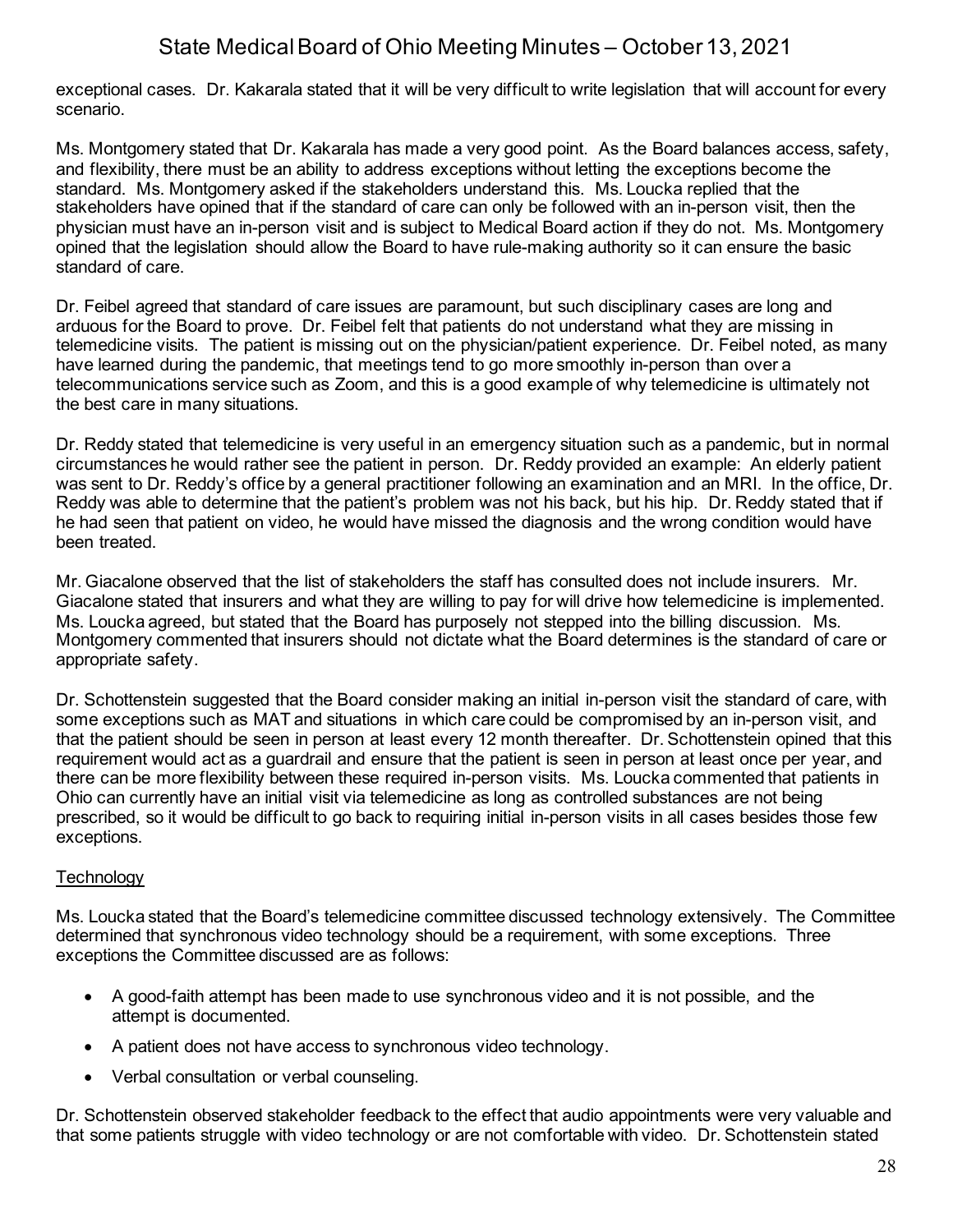that in his practice, many patient have access to the technology but they just do not tolerate video due to social anxiety, body image issues, autism, or similar reasons. Dr. Schottenstein stated that he can do a lot on a phone call, and it is great how much information he can gather and how much he can accomplish in that regard. Dr. Schottenstein stated that he would support a behavioral health exception to a synchronous video requirement, if the Board is comfortable with that.

Dr. Feibel agreed with having an exception for mental health, with documentation of why synchronous video could not be used. While this and other exceptions may exist, Dr. Feibel opined that the rule should require synchronous video because the physician/patient relationship relies on face-to-face contact of some sort. Without a requirement for synchronous technology, Dr. Feibel felt it would be abused by some physicians who may have a one-minute phone call with a patient for something like MRI results and charge an office visit for it. Dr. Feibel stated that that is not where medicine has been and is hopefully not where medicine will go.

Mr. Giacalone and Dr. Bechtel agreed that there should be exceptions to the rule for synchronous video, noting that some elderly patients may not be able to use the technology and some patients may not have the resources to have access to the technology. Dr. Bechtel offered a hypothetical example of an elderly patient living in southern Ohio with an autoimmune blistering disease, no transportation, and no one to bring them to Columbus. Dr. Bechtel stated that it is better to talk to that patient on the phone than to deny care.

### **Prescribing**

Ms. Loucka stated that for prescribing via telemedicine, the feedback from stakeholders is that there is no reason from a provider perspective that physicians should not be able to prescribe non-controlled substances via telemedicine. The staff recommends allowing such prescribing. Controlled substance prescribing through telemedicine would have to be done in accordance with state and federal law, and an in-person visit would be required before controlled substance prescribing could commence.

It is further recommended that MAT prescribing would be an exception, for the reasons mentioned earlier by Dr. Schottenstein. Based on input from stakeholders, as well as the Ohio Department of Mental Health and Addiction Services and the Ohio Recovery team, it is recommended that MAT patients be seen in person within 90 days of starting treatment.

Ms. Loucka continued that the Board currently has many very good, well-drafted rules regarding MAT. Ms. Loucka stated, based on stakeholder feedback, that there are some individuals who appear to have found a way to make the in-person visit not necessarily a requirement. Although there are no recommendations for the Board's consideration today, Ms. Loucka stated that the Board should have a comprehensive discussion in the future about shoring up some of the points in the rule and striking the right balance in MAT between treatment and prevention of diversion.

Dr. Schottenstein commented that one way to address that balance is to shorten the 90-day period in which the physician must see the patient in person. Dr. Schottenstein opined that there is no reason for that period to be 90 days and that it could conceivably be two or four weeks. Ms. Loucka stated that this is an access issue, including access to specialists and access in different parts of Ohio, and reaching into those parts of Ohio where a failure to keep an individual in treatment for those 90 days could risk losing them from treatment altogether.

Dr. Reddy stated that it is a matter of convenience versus correct treatment. Dr. Reddy opined that during the emergency telemedicine was both convenient and the correct thing to do, but when there is no emergency then seeing the patient in person is the correct treatment even though it is not convenient.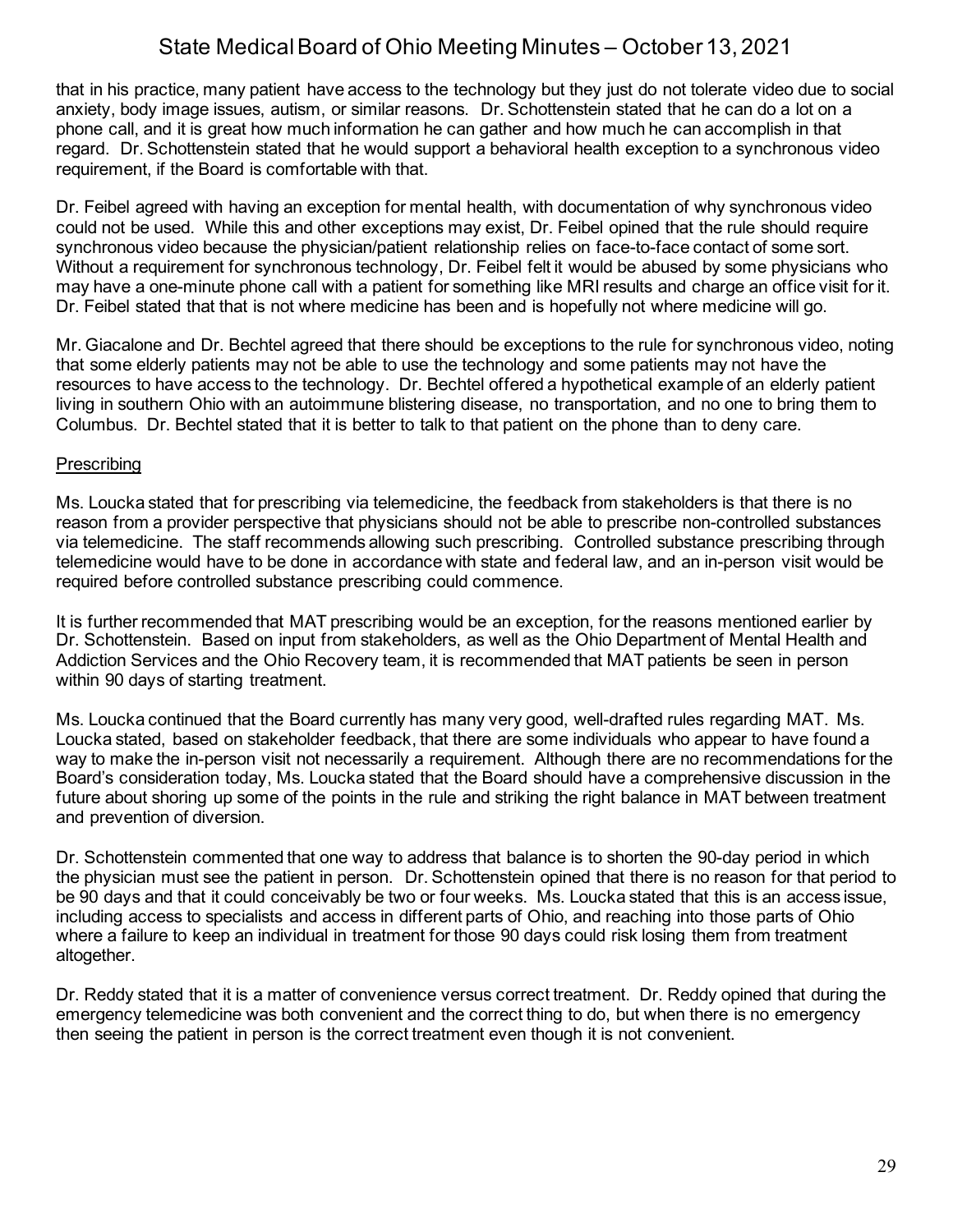### Rule-Making Authority for Standard of Care

Ms. Loucka stated that the Board needs to be able to adapt and adjust according to what it is seeing, and this is why it is important that the Board have rule-making authority in this matter. Currently, it is not known whether the Board will have that rule-making authority.

### **Conclusion**

Ms. Montgomery asked for any concluding thoughts and input from Board members.

Dr. Rothermel expressed concern that the convenience of telemedicine visits can lead to acute care visits via telephone replacing the preventative care medicine that has been so successful in keeping people healthy. Dr. Rothermel understood that there should be exceptions when access is a problem, but opined that the Board should be very careful about that. Dr. Rothermel stated that there are many general things a physician cannot do on the telephone, such as diagnose an ear infection or strep throat.

Dr. Saferin reiterated that telemedicine was a necessity during the emergency and everyone was closely watching what they were doing. But as telemedicine becomes an everyday occurrence, Dr. Saferin worried that the standard of care will suffer. Dr. Saferin opined that patients will not get the same type of care. Dr. Saferin agreed that telemedicine has a place, perhaps in specialties such as dermatology and psychiatry, but he did not believe this was the case in general. Dr. Saferin asked if people want access to care or access to good care. Dr. Saferin stated that the focus should be on good care, and that would be accomplished with an in-person visit.

Dr. Johnson stated, as a member of a FQHC that sees many patients in southeast Ohio, that telemedicine was a great advantage even for obstetricians during the pandemic. Having said that, Dr. Johnson noted that her practice still saw many patients in the office. Dr. Johnson stated that a physician cannot listen to a baby's heartbeat via telemedicine. When it comes to obstetrical issues and many gynecological issues, the patient must be seen in the office. From a family practice standpoint, part of assessing the patient is also assessing their social history, psychological history, and some of the barriers they have to care. In the office, Dr. Johnson can connect patients with social workers in her office who can help patients with things that are impeding them from getting care. Dr. Johnson worried that this will be harder to do through telemedicine because she will have to try to get the patient in contact with three or four different people. Dr. Johnson understood the benefit of telemedicine, but expressed concern and hoped it does not become the standard of care.

Mr. Gonidakis stated that his objections to the expansion of telemedicine is the same as they were two months ago when the Board extended the telemedicine enforcement moratorium, so he will not reiterate them again today. Mr. Gonidakis stated that having been on the Board for ten years, he has seen the dilution of the practice of medicine through lobbying efforts to expand the scope of other practitioners such as physician assistants and nurses. Mr. Gonidakis stated that at some point the Board should ask if the practice of medicine is being diluted too much.

Dr. Soin stated that telemedicine is here to stay; people want it, there is convenience to it, and there are many advantages to it. Dr. Soin opined that the onus is on the physician to be able to recognize the limitations in diagnosing the patient during a telemedicine visit. Dr. Soin was supportive of the expansion of the scope of telemedicine, stating that it is up to the individual physician to be a good physician. Dr. Soin stated that a patient is better off in a telemedicine visit with an excellent physician than in an in-person visit with a terrible physician.

Ms. Loucka summarized the matter. There is a telemedicine bill moving through the legislative process and the Board has an invitation to potentially work with some senators about its thoughts, concerns, and ideas. In Ms. Loucka's assessment, if the Board approached Senator Huffman and expressed leeriness and a need inperson initial visits and other backstops, the response would be that it is very complicated because the bill has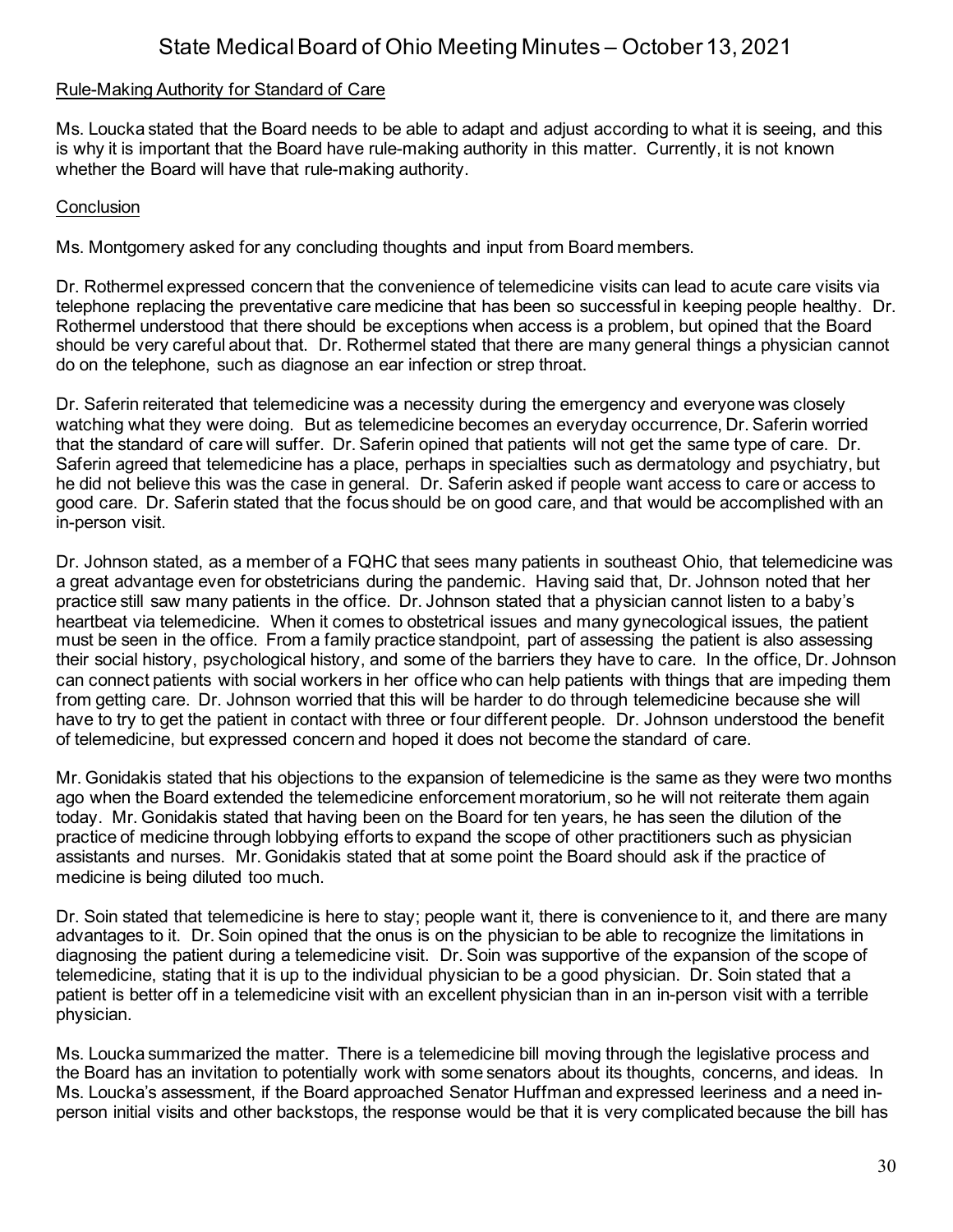already passed the House and has two hearings in the Senate, and that therefore the process should continue and concerns can be addressed as they arise.

After listening to the stakeholders, Ms. Loucka was left with an impression similar to what Dr. Soin had summarized, that if a practitioner does not feel comfortable with telemedicine in a given situation then there should be an in-person visit. At least one major health system speculated that ultimately about 60% of visits would be in-person and 40% would be via telemedicine. Ms. Loucka reiterated that physicians are not required to utilize telemedicine just because it is available, but it is a choice of the physician.

Ms. Loucka was not certain whether the Board's recommendations are sellable to the legislature, but she also did not wish to take something forward that the Board is not comfortable with. Ms. Loucka asked the Board to discuss whether there are any major concerns with the staff's proposed ideas as drafted.

Dr. Reddy stated that the guardrails should be in such a way that physicians, working within the guidelines, provide good care. Dr. Reddy opined that physicians should see the patient within 30 days of initiating telemedicine treatment. Dr. Reddy stated that even with MAT treatment, 30 days is an appropriate timeframe within which to see the patient. Dr. Kakarala opined that a 30-day timeframe is too short, noting that some practitioners' office visit schedules are completely booked well in advance of 30 days. Dr. Feibel opined that a 12 month timeframe to see the patient is too long. Dr. Kakarala agreed.

Dr. Feibel reiterated his concerns about use of a primary care physician as a surrogate to conduct an examination for a specialist. Dr. Feibel stated that everyone should be seeing their primary care physician every year in any case, so they will always see the primary care physician and that will become a substitute for seeing the specialist. Dr. Feibel stated that the legislature should know that the Board does not think that is good care.

Dr. Schottenstein appreciated that there are certain political realities in this process. Dr. Schottenstein opined that if there were to be only one thing the Board could advocate for, it should be to make the standard of care the same for telemedicine as it is for in-person visits. Dr. Schottenstein stated that if the standard of care is the same, that would also address many of the Board's other concerns. Ms. Montgomery agreed and also pointed out the significant time and work involved whenever the Board has to prove a case involving alleged violations of the standard of care.

Ms. Montgomery stated that she had wanted all Board members on the record regarding telemedicine because it is as critical a topic as any the Board considers and that the legislature should know that all the Board members care deeply about the issue.

## **Legislative Update**

House Bill 110, Budget: Ms. Wonski stated that the budget bill requires the Board to create educational materials regarding physicians' right of conscience. The staff has been working on those materials and will have a final draft available for Board review soon. The materials must be finalized and posted on the Board's website by June 30, 2022.

House Bill 176, Athletic Trainers: Ms. Wonski stated that this bill was passed by the Senate on September 28, and the House concurred with an amendment that was added in committee at the request of the Medical Board. The amendment prohibits athletic trainers from administering intraarticular and intratendinous injections. Ms. Wonski thanked Dr. Feibel for his work getting that amendment into the bill.

House Bill 196, Surgical Assistants: Ms. Wonski stated that this bill would create a new license type for surgical assistants, to be placed under the purview of the Medical Board. The Board's legislative team has worked with the bill's sponsor to change the language so that it mirrors that of the Board's other allied license types to make it consistent and easier to implement if it passes. The requested changes are being drafted by the Legislative Services Commission.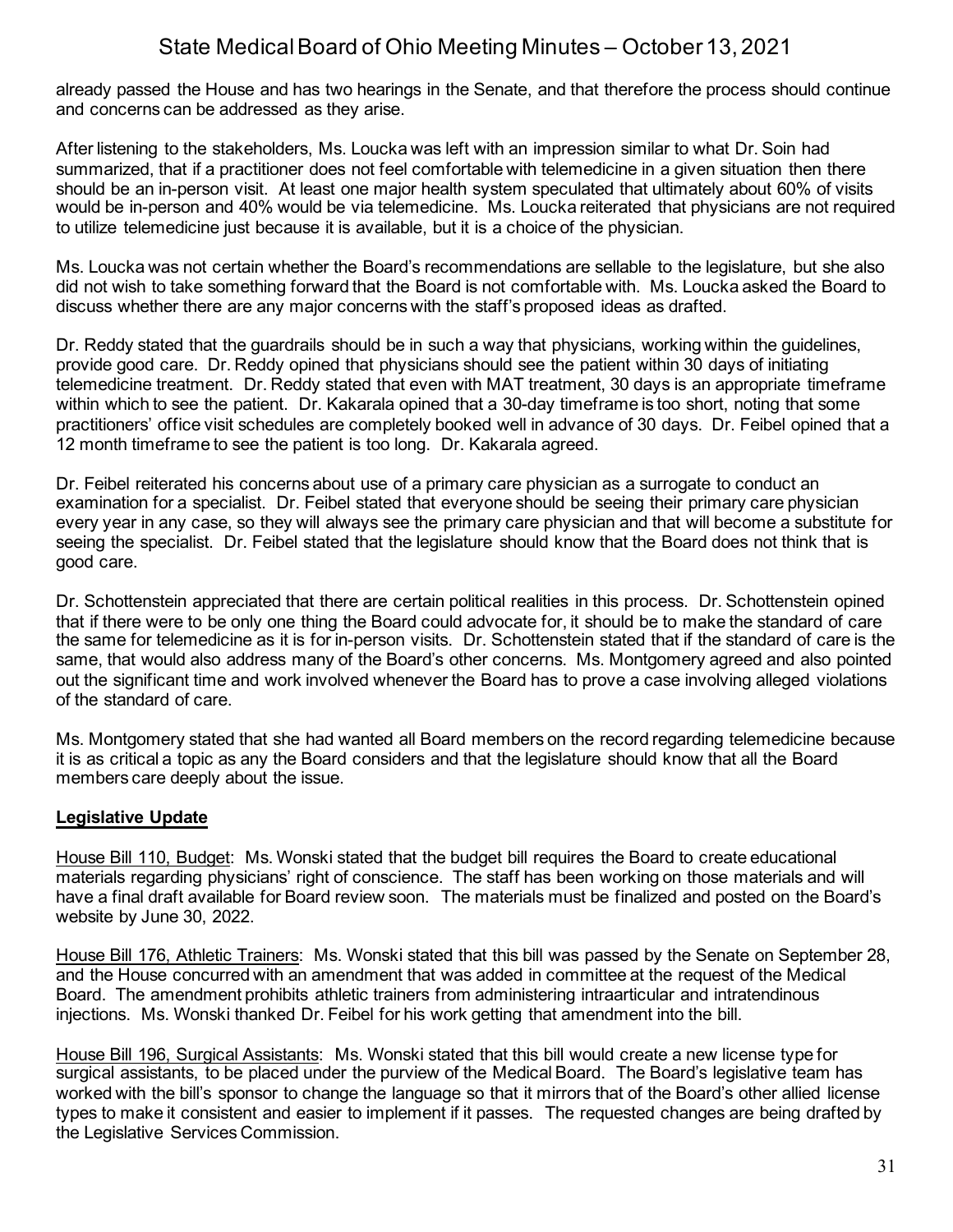House Bill 435, COVID-19 Vaccine Mandates: Ms. Wonski stated that this bill is intended to limit COVID-19 vaccine mandates. The bill had been scheduled for a vote in committee today, but leadership announced that they will not move forward with the vote due to a lack of consensus. Ms. Wonski will keep the Board informed of developments regarding this bill.

Ms. Wonski is also tracking other bills that have had hearings since the last Board meeting:

- Senate Bill 189 regarding the Court of Appeals for agency orders, heard in the Senate Judiciary Committee.
- Senate Bill 37 regarding emergency prescription refills, heard in the Senate Health Committee.
- Senate Bill 151 regarding infant medical treatment, heard in the Senate Health Committee.
- Senate Bill 161 regarding surgical smoke, heard in the Senate Health Committee.
- House Bill 318 regarding anesthesiologist assistants, had its first hearing in the House Health Committee.

Replying to a question from Ms. Montgomery, Ms. Wonski stated that she continues to have conversations about the status of Senate Bill 189. Ms. Wonski had been advised that the bill was not moving, but since then it has had an additional hearing. Ms. Wonski is monitoring the bill closely.

## **COMMITTEE BUSINESS**

### **Compliance Committee Report**

Ms. Montgomery stated that the Committee made a few changes to the proposed wording of the application questions on mental and physical health. The Committee recommended adopting the wording as amended.

**Dr. Schottenstein moved to approve the proposed changes to the questions on physical and mental conditions on the initial licensure and license renewal applications, as discussed. Dr. Bechtel seconded the motion.** All members voted aye. The motion carried.

## **Finance Report**

Dr. Schottenstein stated that the Board's revenue in August 2021 was \$666,136, which is a drop from last month due to the fact that August is not a license renewal month. There was a decrease in net fiscal year revenue of \$46,476. The Board's cash balance is down approximately \$200,000 from last month, but at \$6,537,781 it is still about \$2,000,000 higher than this time last year. Dr. Schottenstein noted a 4.1% year-todate increase in expenditures, which is substantially a function of payroll. Expenditures will continue to increase as the Board fills more vacancies and new positions.

The Board is authorized to spend approximately \$12,300,000 for the upcoming year, a substantial increase of more than \$1,000,000 from the previous year. This represented the authorization for six additional positions. The Board has not yet approached the Office of Management and Budget to obtain additional authorization to address the 3% wage increase for employees, but it anticipates doing so. This will help the Board maintain its cash balance.

The Board received \$14,5000 in disciplinary fines and \$434.81 in collections. Dr. Schottenstein commented that when the fine process was originally created, it was a very manual process and a lot of staff time was required to process the fines, especially when they had to be sent to collections. Dr. Schottenstein stated that the Board may need to revisit whether there are inefficiencies in the process that needs to be automated, as well as the question of whether the cost of processing the fines outweighs the actual dollar amount that is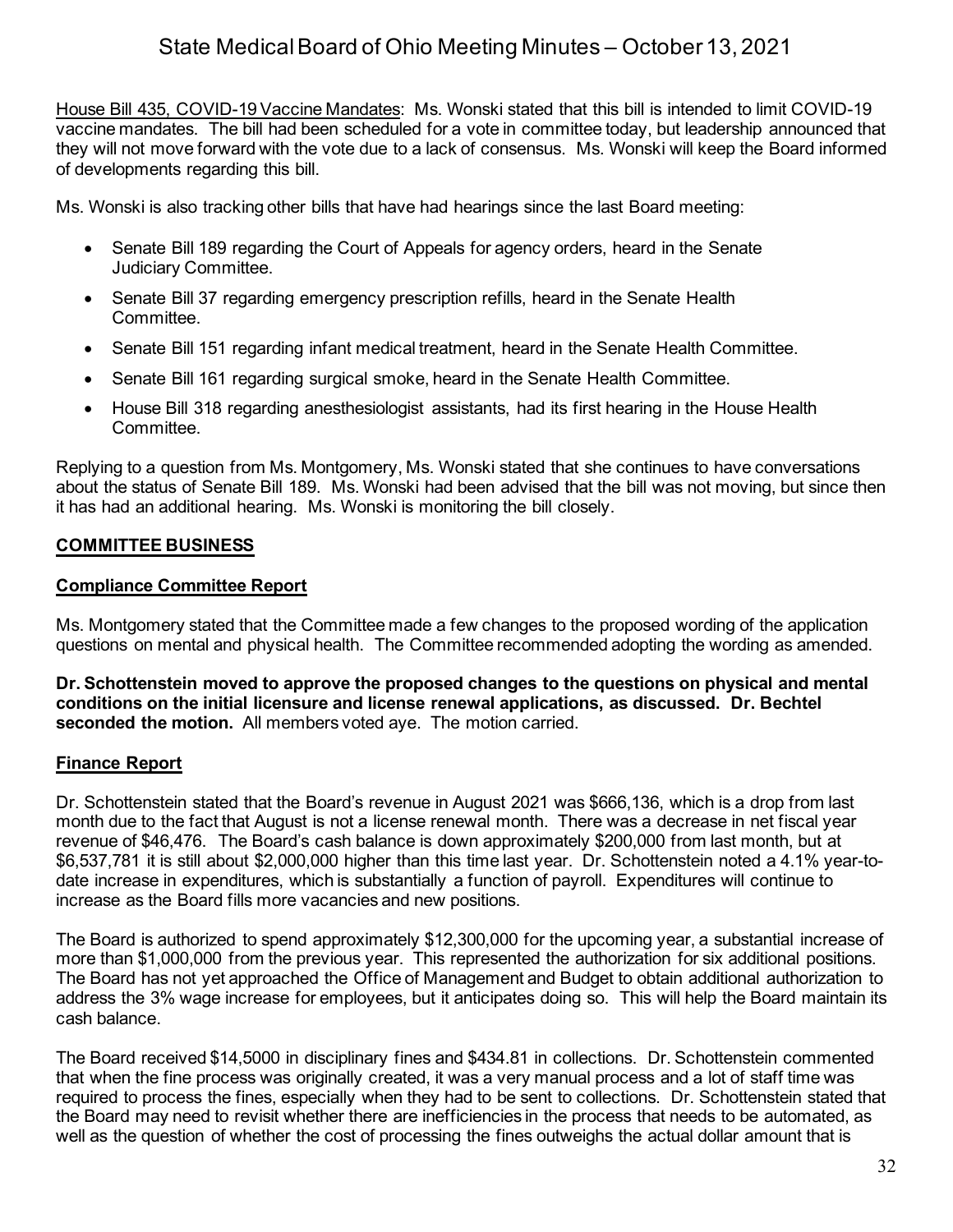levied. For instance, a \$500 fine could arguably represent a net negative value for the Board after staff time is factored in. Dr. Schottenstein was hopeful that the person chosen to fill Ms. Loe's position in Fiscal and Human Resources can help the Board address these matters.

Dr. Soin exited the meeting at this time.

### **Licensure Application Reviews**

**Dr. Reddy moved to approve the Licensure staff recommendations for the requests of Angela Karing, M.T.; Christine McGowan, M.T.; Denise Dewald, M.D.; Lee Ferguson, M.D., Ph.D.; Caleb McKenzie; Joshua Montgomery; Mary Pike; Susan Saltarelli; Senica Sierra; Yali Tu, M.D.; Thomas Essman, R.C.P.; Joseph Jasser, M.D.; and Ciara Jones. Dr. Bechtel seconded the motion.** A vote was taken:

| Dr. Rothermel     |  |
|-------------------|--|
| Dr. Saferin       |  |
| Mr. Giacalone     |  |
| Dr. Schottenstein |  |
| Dr. Johnson       |  |
| Mr. Gonidakis     |  |
| Dr. Kakarala      |  |
| Dr. Feibel        |  |
| Dr. Reddy         |  |
| Dr. Bechtel       |  |
| Ms. Montgomery    |  |

The motion carried.

## **PROBATIONARY REPORTS AND REQUESTS**

### **Reinstatement Request**

### Asad S. Ali, M.D.

**Dr. Schottenstein moved that the request for the reinstatement of the license of Asad S. Ali, M.D. be approved, effective November 1, 2021, subject to the probationary terms and conditions as outlined in the September 11, 2019 Board Order for a minimum of three years. Dr. Kakarala seconded the motion.**  All members voted aye, except Dr. Rothermel and Dr. Saferin, who abstained. The motion carried.

### **Office Conference Review**

**Dr. Feibel moved to approve the Compliance staff's Reports of Conferences for September 7, 9, and 21, 2021. Dr. Kakarala seconded the motion.** All members voted aye, except Dr. Rothermel, Dr. Saferin, and Dr. Bechtel, who abstained. The motion carried.

Mr. Gonidakis exited the meeting at this time.

### **Probationary Requests**

### **Dr. Reddy moved to approve the Secretary and Supervising Member's recommendations for the following probationary request:**

a) Ho D. Anh, M.D.: Request for release from the terms of the May 12, 2021 Findings, Order and Journal Entry.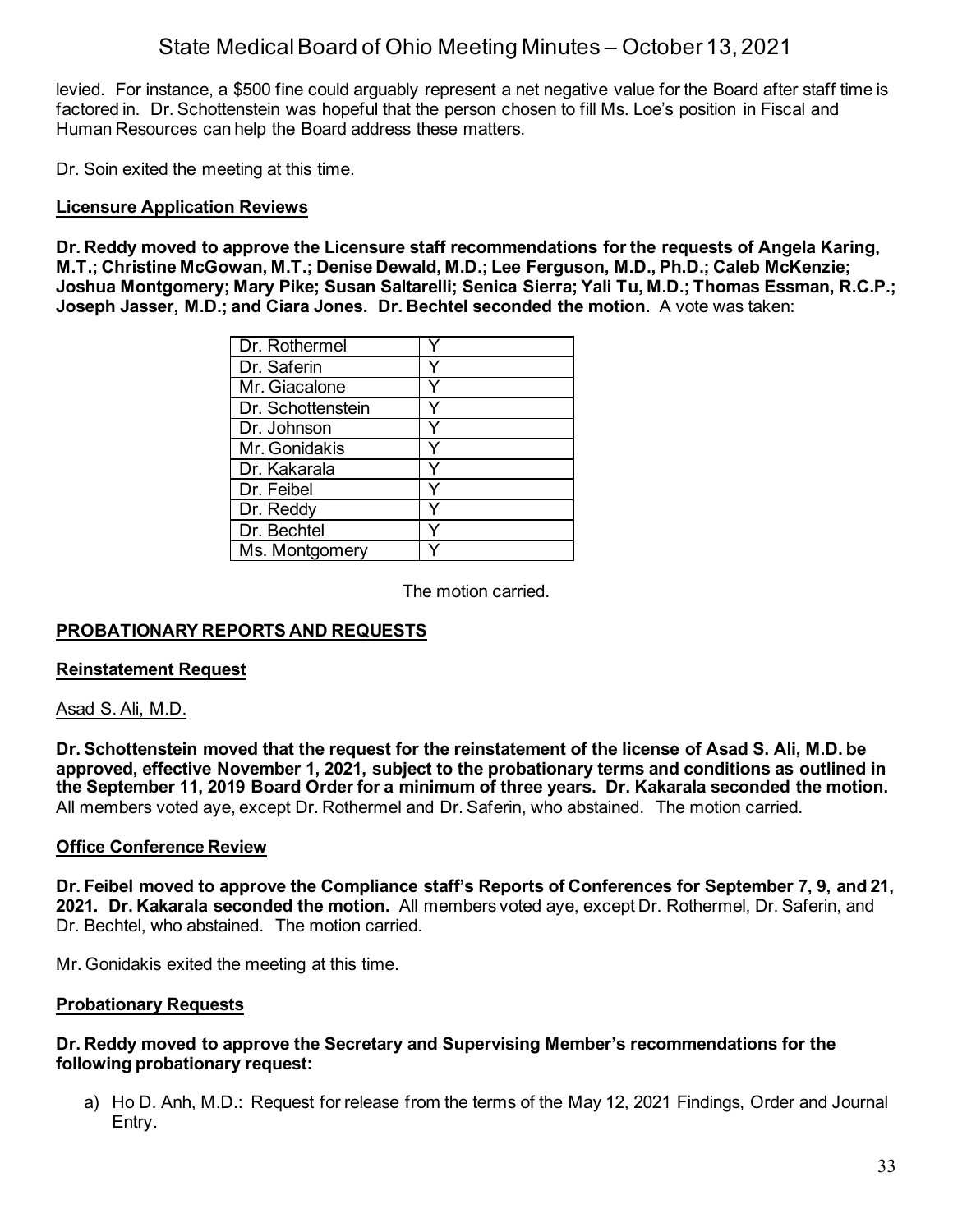- b) Firas S. Atassi, M.D.: Request for approval of the course *Intensive Course in Controlled Substance Prescribing*, offered by Case Western Reserve University, to fulfill the controlled substance prescribing course requirement; and approval of the course *CPEP Medical Record Keeping Seminar*, offered by the Center for Personalized Education for Physicians (CPEP), to fulfill the medical records course requirement.
- c) Jagprit S. Dhillon, M.D.: Request for release from the terms of the October 19, 2016 Step II Consent Agreement.
- d) Raju Fatechand, M.D.: Request for approval of the previously-completed course *Intensive Course in Medical Ethics, Boundaries and Professionalism*, offered by Case Western Reserve University, to fulfill the professional ethics/boundaries course requirement.
- e) Ryan S. Fryman, D.O.: Request for release from the terms of the August 10, 2016 Board Order.
- f) Dale A. Harris, M.D.: Request for approval of Mikel Wallschlaeger, M.A., L.P.C.C., to serve as the treating mental health professional.
- g) Kavita Kang, D.O.: Request for approval of Todd Anderson, M.D., to complete a psychiatric return-towork assessment; approval of Logan K. Wink, M.D., to complete a psychiatric return-to-work assessment; approval of Peirce W. Johnston, M.D., to serve as the treating psychiatrist; and approval of Erin Thase, Ph.D., to serve as the mental health provider.
- h) Farhad Khorashadi, M.D.: Request for release from the terms of the April 14, 2021 Consent Agreement.
- i) Randall O. Krawcheck, D.O.: Request for approval of the course *Infection Control Barrier Precautions Training for Healthcare Providers*, offered by the Medical Society of the State of New York, and the course *Infectious Diseases in Primary Care*, offered by Harvard CME, to fulfill the infection control course requirement.
- j) Muyuan Ma, M.D.: Request for approval of Michelle Emch, M.D., to serve as the treating psychiatrist during the absence of Luis F. Ramirez, M.D.
- k) Vincent J. Malkovits, D.O.: Request for approval of the previously-completed course *Intensive Course in Controlled Substance Prescribing*, offered by Case Western Reserve University, to fulfil the controlled substance prescribing course requirement; and approval of the previously-completed course *Intensive Course in Medical Documentation: Clinical, Legal and Economic Implications for Healthcare Providers*, offered by Case Western Reserve University, to fulfill the medical records course requirement.
- l) Michael G. McMannis, M.D.: Request for approval of drug test monitoring to be completed by Recovering Communities of Step Ahead (RCOSA) while the doctor is participating in its sober living program.
- m) John J. Vargo, D.O.: Request for approval of the course *Intensive Course in Controlled Substance Prescribing*, offered by Case Western Reserve University, to fulfill the controlled substance prescribing course requirement; and approval of the course *Intensive Course in Medical Documentation: Clinical, Legal and Economic Implications for Healthcare Providers*, offered by Case Western Reserve University, to fulfill the medical records course requirement.

## **Dr. Feibel seconded the motion.** A vote was taken:

| Dr. Rothermel     | Abstain |
|-------------------|---------|
| Dr. Saferin       | Abstain |
| Mr. Giacalone     |         |
| Dr. Schottenstein |         |
| Dr. Johnson       |         |
| Dr. Kakarala      |         |
| Dr. Feibel        |         |